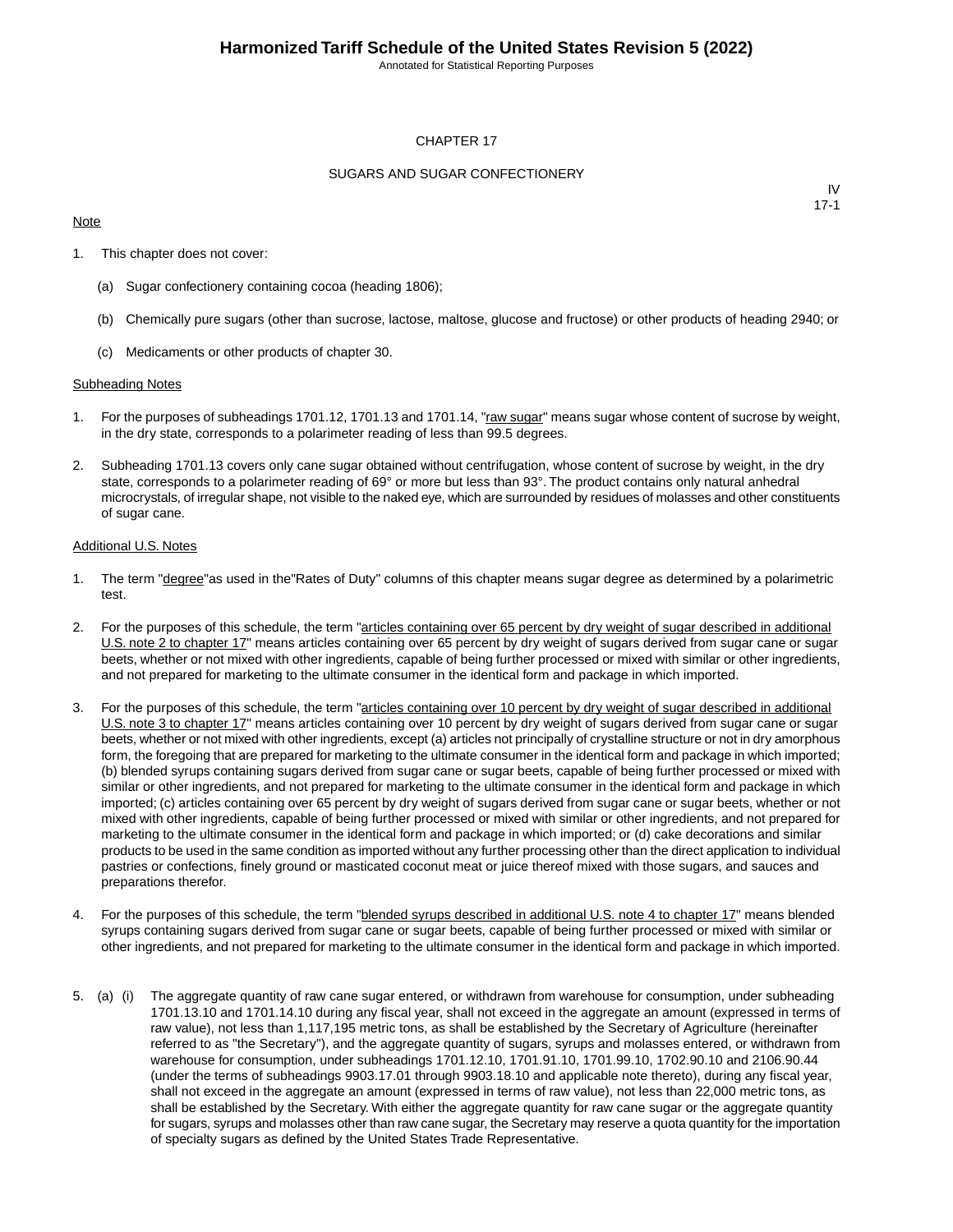Annotated for Statistical Reporting Purposes

Additional U.S. Notes (con.) IV 17-2

- (ii) Whenever the Secretary believes that domestic supplies of sugars may be inadequate to meet domestic demand at reasonable prices, the Secretary may modify any quantitative limitations which have previously been established under this note but may not reduce the total amounts below the amounts provided for in subdivision (i) hereof.
- (iii) The Secretary shall inform the Secretary of the Treasury of any determination made under this note. Notice of such determinations shall be published in the Federal Register.
- (iv) Sugar entering the United States during a quota period established under this note may be charged to the previous or subsequent quota period with the written approval of the Secretary.
- (b) (i) The quota amounts established under subdivision (a) may be allocated among supplying countries and areas by the United States Trade Representative.
	- (ii) The United States Trade Representative, after consultation with the Secretaries of State and Agriculture, may modify, suspend (for all or part of the quota amount), or reinstate the allocations provided for in this subdivision (including the addition or deletion of any country or area) if he finds that such action is appropriate to carry out the rights or obligations of the United States under any international agreement to which the United States is a party or is appropriate to promote the economic interests of the United States.
	- (iii) The United States Trade Representative shall inform the Secretary of the Treasury of any such action and shall publish notice thereof in the Federal Register. Such action shall not become effective until the day following the date of publication of such notice in the Federal Register or such later date as may be specified by the United States Trade Representative.
	- (iv) The United States Trade Representative may promulgate regulations appropriate to provide for the allocations authorized pursuant to this note. Such regulations may, among other things, provide for the issuance of certificates of eligibility to accompany any sugars, syrups or molasses (including any specialty sugars) imported from any country or area for which an allocation has been provided and for such minimum quota amounts as may be appropriate to provide reasonable access to the U.S. market for articles the product of those countries or areas having small allocations.
- (c) For purposes of this note, the term raw value means the equivalent of such articles in terms of ordinary commercial raw sugar testing 96 degrees by the polariscope as determined in accordance with regulations or instructions issued by the Secretary of the Treasury. Such regulations or instructions may, among other things, provide: (i) for the entry of such articles pending a final determination of polarity; and (ii) that positive or negative adjustments for differences in preliminary and final raw values be made in the same or succeeding quota periods. The principal grades and types of sugar shall be translated into terms of raw value in the following manner--
	- (A) For articles described in subheadings, 1701.12.05, 1701.12.10, 1701.12.50, 1701.13.05, 1701.13.10, 1701.13.20, 1701.13.50, 1701.14.05,1701.14.10,1701.14.20, 1701.14.50, 1701.91.05, 1701.91.10, 1701.91.30, 1701.99.05, 1701.99.10, 1701.99.50, 2106.90.42, 2106.90.44 and 2106.90.46 by multiplying the number of kilograms thereof by the greater of 0.93, or 1.07 less 0.0175 for each degree of polarization under 100 degrees (and fractions of a degree in proportion).
	- (B) For articles described in subheadings 1702.90.05, 1702.90.10 and 1702.90.20, by multiplying the number of kilograms of the total sugars thereof (the sum of the sucrose and reducing or invert sugars) by 1.07.
	- (C) The Secretary of the Treasury shall establish methods for translating sugar into terms of raw value for any special grade or type of sugar, syrup, or molasses for which he/she determines that the raw value cannot be measured adequately under the above provisions.
- 6. Raw cane sugar classifiable in subheading 1701.13.20 and 1701.14.20 shall be entered only to be used for the production (other than by distillation) of polyhydric alcohols, except polyhydric alcohols for use as a substitute for sugar in human food consumption, or to be refined and reexported in refined form or in sugar-containing products, or to be substituted for domestically produced raw cane sugar that has been or will be exported. The Secretary of Agriculture may issue licenses for such entries and may promulgate such regulations (including any terms, conditions, certifications, bonds, civil penalties, or other limitations) as are appropriate to ensure that sugar entered under subheading 1701.13.20 and 1701.14.20 is used only for such purposes.
- 7. The aggregate quantity of articles containing over 65 percent by dry weight of sugars described in additional U.S. note 2 to chapter 17, entered under subheadings 1701.91.44, 1702.90.64, 1704.90.64, 1806.10.24, 1806.10.45, 1806.20.71, 1806.90.45, 1901.20.20, 1901.20.55, 1901.90.67, 2101.12.44, 2101.20.44, 2106.90.74 and 2106.90.92 during the 12-month period from October 1 in any year to the following September 30, inclusive, shall be none and no such articles shall be classifiable therein.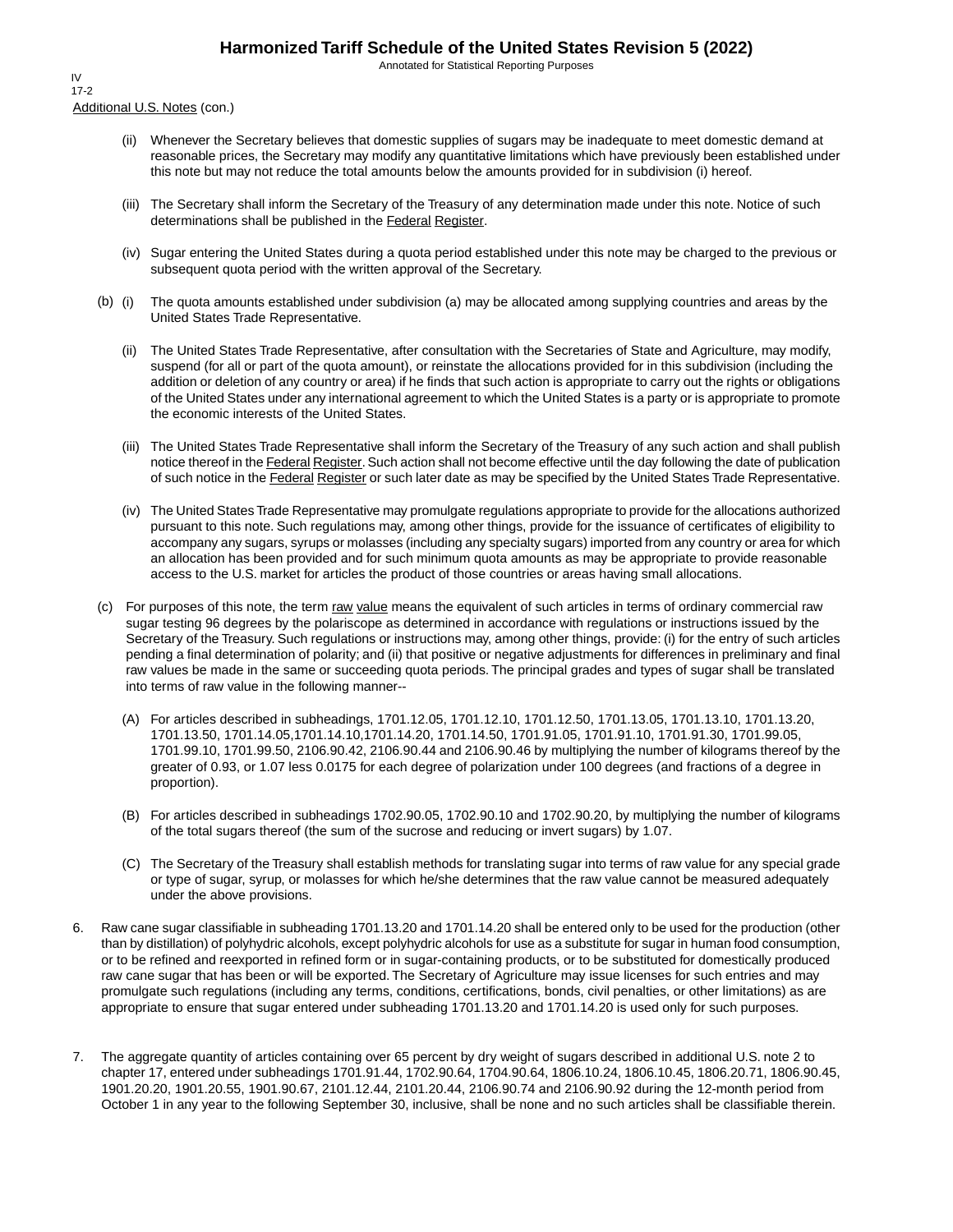Annotated for Statistical Reporting Purposes

#### Additional U.S. Notes (con.)

- 8. The aggregate quantity of articles containing over 10 percent by dry weight of sugars described in additional U.S. note 3 to chapter 17, entered under subheadings 1701.91.54, 1704.90.74, 1806.20.75, 1806.20.95, 1806.90.55, 1901.10.74, 1901.90.69, 2101.12.54, 2101.20.54, 2106.90.78 and 2106.90.95 during the 12-month period from October 1 in any year to the following September 30, inclusive, shall not exceed 64,709 metric tons (articles the product of Mexico shall not be permitted or included under this quantitative limitation and no such articles shall be classifiable therein).
- 9. The aggregate quantity of blended syrups described in additional U.S. note 4 to chapter 17, the foregoing goods entered under subheadings 1702.20.24, 1702.30.24, 1702.40.24, 1702.60.24, 1702.90.54, 1806.20.91, 1806.90.35, 2101.12.34, 2101.20.34, 2106.90.68 and 2106.90.89 during the 12-month period from October 1 in any year to the following September 30, inclusive, shall be none and no such articles shall be classifiable therein.
- 10. Heading 1703 does not include products derived from sugar cane or sugar beet and containing soluble non-sugar solids (excluding any foreign substance that may have been added or developed in the product) equal to 6 percent or less by weight of the total soluble solids.
- 11. For the purposes of subheading 1704.90.25, "cough drops" must contain a minimum of 5 mg per dose of menthol, of eucalyptol, or of a combination of menthol and eucalyptol.

#### **Statistical Note**

- 1. For the purposes of heading 1701, the term "further processing" means performing those actions to further improve the quality of sugar by a refiner through affination or defecation, clarification and further purification by absorption or crystallization.
- 2 For a list of approved standards for "Certified organic", see General Statistical Note 6.

#### Compiler's Note

The provisions of subchapter II of chapter 99 (Miscellaneous Tariff Bills or MTBs), the provisions of the Generalized System of Preferences (GSP) found in General Note 4 and most product exclusions from the additional tariffs on products of China in subchapter III of chapter 99 expired on December 31, 2020. However, no endnotes or footnotes relating to these provisions have been deleted as of the issue date of this edition.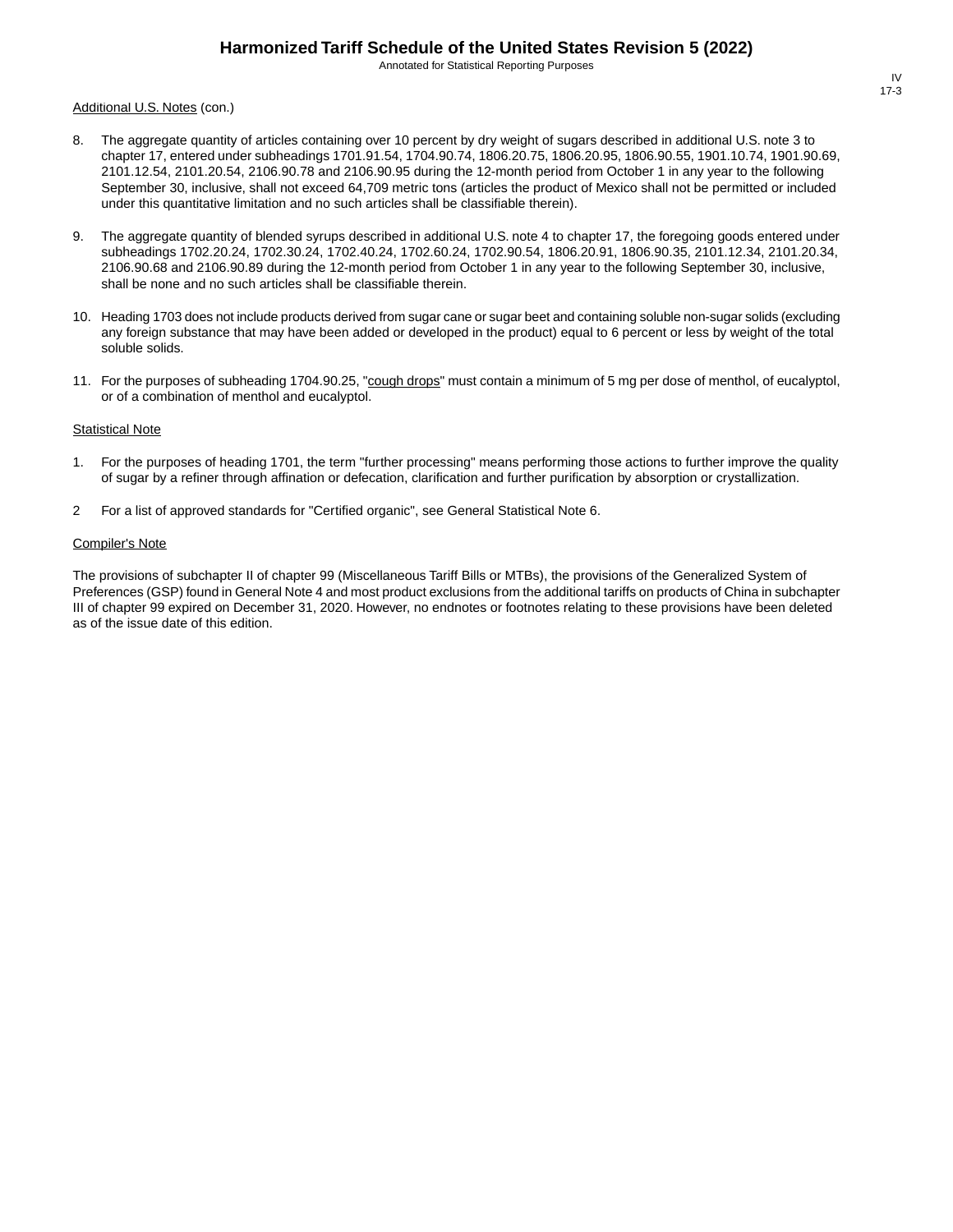Annotated for Statistical Reporting Purposes

| Heading/                                       | Stat.       |                                                                                                                                                                                                                                                                | Unit           |                                                                                                                                                                          | Rates of Duty                                                                                                                                                                                   |                                                                                                                                                                                 |
|------------------------------------------------|-------------|----------------------------------------------------------------------------------------------------------------------------------------------------------------------------------------------------------------------------------------------------------------|----------------|--------------------------------------------------------------------------------------------------------------------------------------------------------------------------|-------------------------------------------------------------------------------------------------------------------------------------------------------------------------------------------------|---------------------------------------------------------------------------------------------------------------------------------------------------------------------------------|
| Subheading                                     | Suf-<br>fix | <b>Article Description</b>                                                                                                                                                                                                                                     | of<br>Quantity | General                                                                                                                                                                  | $\mathbf{1}$<br>Special                                                                                                                                                                         | $\overline{2}$                                                                                                                                                                  |
| 1701<br>1701.12<br>1701.12.05<br>1701.12.10 00 | 00          | Cane or beet sugar and chemically pure sucrose, in solid form:<br>Raw sugar not containing added flavoring or coloring<br>matter:<br>Beet sugar:<br>Described in general note 15 of the tariff schedule<br>Described in additional U.S. note 5 to this chapter |                | 0.020668¢/kg<br>for each degree<br>under 100<br>degrees (and<br>fractions of a<br>degree in<br>proportion) but<br>not less than<br>3.143854¢/kg $^{1/2}$                 | CL, CO, D, E <sup>*</sup> , IL,<br>JO, KR, MA, OM,<br>P, PA, PE, S, SG)                                                                                                                         | 6.58170¢/kg<br>less<br>0.0622005¢<br>/kg for each<br>degree under<br>100 degrees<br>(and fractions<br>of a degree in<br>proportion)<br>but not less<br>than<br>5.031562¢<br>/kg |
|                                                |             | and entered pursuant to its provisions kg                                                                                                                                                                                                                      |                | 0.020668¢/kg<br>for each degree<br>under 100<br>degrees (and<br>fractions of a<br>degree in<br>proportion) but<br>not less than<br>3.143854 $\mathfrak{c}/\mathsf{kg}^1$ | 3.6606¢/kg less Free (A*, BH, CL,<br>CO, D, E <sup>*</sup> , IL, JO,<br>KR, MA, OM, P,<br>PA, PE, S, SG)<br>See 9822.05.15 (P+)                                                                 | 6.58170¢/kg<br>less<br>0.0622005¢<br>/kg for each<br>degree under<br>100 degrees<br>(and fractions<br>of a degree in<br>proportion)<br>but not less<br>than<br>5.031562¢<br>/kg |
| 1701.12.50                                     | 00          |                                                                                                                                                                                                                                                                |                |                                                                                                                                                                          | Free (BH, CL, JO,<br>KR, OM, SG)<br>See 9822.05.20 (P+)<br>See 9822.06.10 (PE)<br>See 9822.08.01<br>(CO)<br>See 9822.09.17 (PA)<br>See 9823.09.01-<br>9823.09.09 (S+)<br>See 9822.03.01<br>(MA) | 42.05¢/kg                                                                                                                                                                       |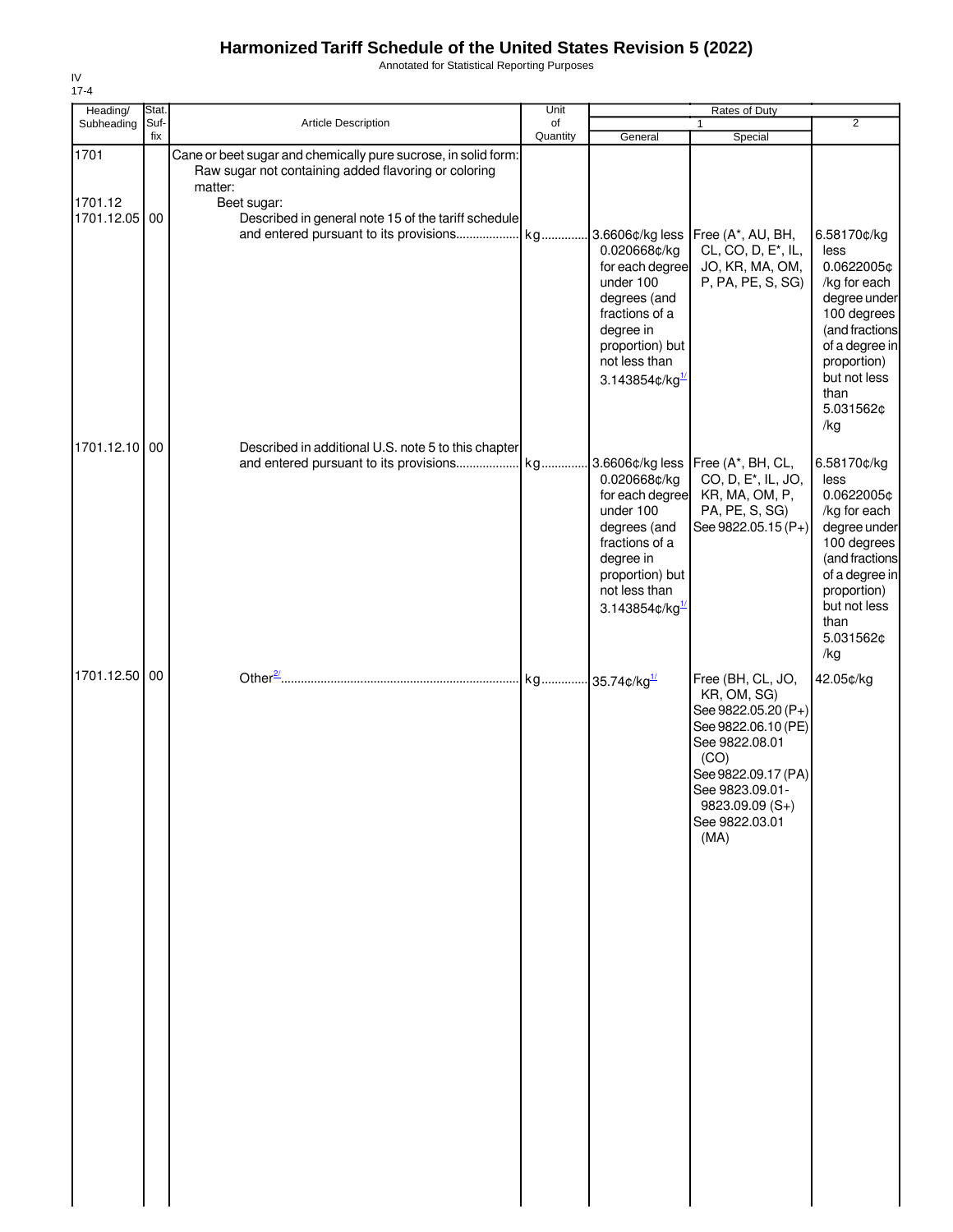Annotated for Statistical Reporting Purposes

| Heading/               | Stat.<br>Suf- | <b>Article Description</b>                                                                                                                                                                                                                                                                                                                                                        | Unit<br>of |                                                                                                                                                                                    | Rates of Duty                                                                                                   | $\overline{2}$                                                                                                                                                                 |
|------------------------|---------------|-----------------------------------------------------------------------------------------------------------------------------------------------------------------------------------------------------------------------------------------------------------------------------------------------------------------------------------------------------------------------------------|------------|------------------------------------------------------------------------------------------------------------------------------------------------------------------------------------|-----------------------------------------------------------------------------------------------------------------|--------------------------------------------------------------------------------------------------------------------------------------------------------------------------------|
| Subheading             | fix           |                                                                                                                                                                                                                                                                                                                                                                                   | Quantity   | General                                                                                                                                                                            | 1<br>Special                                                                                                    |                                                                                                                                                                                |
| 1701 (con.)<br>1701.13 |               | Cane or beet sugar and chemically pure sucrose, in solid form:<br>(con.)<br>Raw sugar not containing added flavoring or coloring<br>matter: (con.)<br>Cane sugar specified in subheading note 2 to this<br>chapter:                                                                                                                                                               |            |                                                                                                                                                                                    |                                                                                                                 |                                                                                                                                                                                |
| 1701.13.05             | 00            | Described in general note 15 of the tariff schedule                                                                                                                                                                                                                                                                                                                               |            | 1.4606¢/kg less<br>0.020668¢/kg<br>for each degree<br>under 100<br>degrees (and<br>fractions of a<br>degree in<br>proportion) but<br>not less than<br>$0.943854$ ¢/kg <sup>1</sup> | Free (A*, AU, BH,<br>CL, CO, D, E <sup>*</sup> , IL,<br>JO, KR, MA, OM,<br>P, PA, PE, S, SG)                    | 4.3817¢/kg<br>less<br>0.0622005¢<br>/kg for each<br>degree under<br>100 degrees<br>(and fractions<br>of a degree in<br>proportion)<br>but not less<br>than<br>2.831562¢<br>/kg |
| 1701.13.10 00          |               | Described in additional U.S. note 5 to this chapter<br>and entered pursuant to its provisions                                                                                                                                                                                                                                                                                     | kg         | 1.4606¢/kg less<br>0.020668¢/kg<br>for each degree<br>under 100<br>degrees (and<br>fractions of a<br>degree in<br>proportion) but<br>not less than<br>$0.943854$ ¢/kg <sup>1</sup> | Free (A*, BH, CL,<br>CO, D, E <sup>*</sup> , IL, JO,<br>KR, MA, OM, P,<br>PA, PE, S, SG)<br>See 9822.05.15 (P+) | 4.3817¢/kg<br>less<br>0.0622005¢<br>/kg for each<br>degree under<br>100 degrees<br>(and fractions<br>of a degree in<br>proportion)<br>but not less<br>2.831562¢<br>/kg         |
| 1701.13.20100          |               | Other sugar to be used for the production (other<br>than by distillation) of polyhydric alcohols, except<br>polyhydric alcohols for use as a substitute for sugar<br>in human food consumption, or to be refined and<br>re-exported in refined form or in sugar-containing<br>products, or to be substituted for domestically<br>produced raw cane sugar that has been or will be |            | 0.020668¢/kg<br>for each degree<br>under 100<br>degrees (and<br>fractions of a<br>degree in<br>proportion) but<br>not less than<br>$0.943854$ ¢/kg $^{1/2}$                        | CL, CO, D, E <sup>*</sup> , IL,<br>JO, KR, MA, OM,<br>P, PA, PE, S, SG)                                         | 4.3817¢/kg<br>less<br>0.0622005¢/kg<br>for each<br>degree under<br>100 degrees<br>(and fractions<br>of a degree in<br>proportion)<br>but not less<br>than<br>2.831562¢<br>/kg  |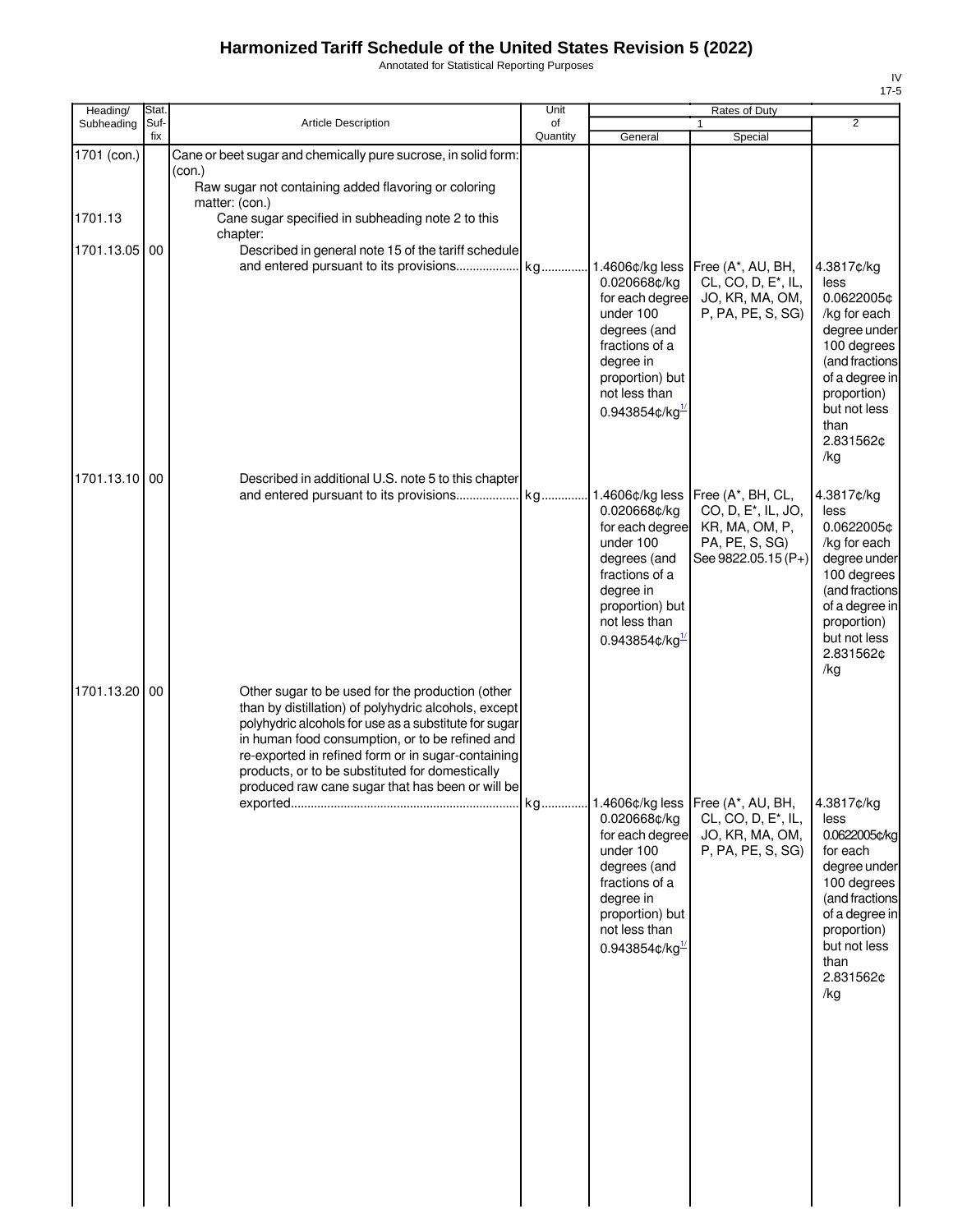Annotated for Statistical Reporting Purposes

| Heading/                                  | Stat.       |                                                                                                                                                                                                                            | Unit           |                                                                                                                                                                 | Rates of Duty                                                                                                                                                                                   |                                                                                                                                                                           |
|-------------------------------------------|-------------|----------------------------------------------------------------------------------------------------------------------------------------------------------------------------------------------------------------------------|----------------|-----------------------------------------------------------------------------------------------------------------------------------------------------------------|-------------------------------------------------------------------------------------------------------------------------------------------------------------------------------------------------|---------------------------------------------------------------------------------------------------------------------------------------------------------------------------|
| Subheading                                | Suf-<br>fix | Article Description                                                                                                                                                                                                        | of<br>Quantity | General                                                                                                                                                         | 1<br>Special                                                                                                                                                                                    | $\overline{2}$                                                                                                                                                            |
| 1701 (con.)<br>1701.13<br>(con.)          |             | Cane or beet sugar and chemically pure sucrose, in solid form:<br>(con.)<br>Raw sugar not containing added flavoring or coloring<br>matter: (con.)<br>Cane sugar specified in subheading note 2 to this<br>chapter: (con.) |                |                                                                                                                                                                 |                                                                                                                                                                                                 |                                                                                                                                                                           |
| 1701.13.50 00<br>1701.14<br>1701.14.05 00 |             | Other cane sugar:<br>Described in general note 15 of the tariff schedule                                                                                                                                                   |                |                                                                                                                                                                 | Free (BH, CL, JO,<br>KR, OM, SG)<br>See 9822.05.20 (P+)<br>See 9822.06.10 (PE)<br>See 9822.08.01<br>(CO)<br>See 9822.09.17 (PA)<br>See 9823.09.01-<br>9823.09.09 (S+)<br>See 9822.03.01<br>(MA) | 39.85¢/kg                                                                                                                                                                 |
|                                           |             |                                                                                                                                                                                                                            |                | 0.020668¢/kg<br>for each degree<br>under 100<br>degrees (and<br>fractions of a<br>degree in<br>proportion) but<br>not less than<br>0.943854¢/kg1                | CL, CO, D, E <sup>*</sup> , IL,<br>JO, KR, MA, OM,<br>P, PA, PE, S, SG)                                                                                                                         | 4.3817¢/kg<br>less<br>0.0622005¢/kg<br>for each<br>degree under<br>100 degrees<br>(and fractions<br>of a degree in<br>proportion)<br>but not less<br>than<br>2.831562¢/kg |
| 1701.14.10                                |             | Described in additional U.S. note 5 to this chapter<br>and entered pursuant to its provisions                                                                                                                              |                | 0.020668¢/kg<br>for each degree<br>under 100<br>degrees (and<br>fractions of a<br>degree in<br>proportion) but<br>not less than<br>$0.943854$ ¢/kg <sup>1</sup> | 1.4606¢/kg less   Free (A*, BH, CL,<br>CO, D, E <sup>*</sup> , IL, JO,<br>KR, MA, OM, P,<br>PA, PE, S, SG)<br>See 9822.05.15 (P+)                                                               | 4.3817¢/kg<br>less<br>0.0622005¢/kg<br>for each<br>degree under<br>100 degrees<br>(and fractions<br>of a degree in<br>proportion)<br>but not less<br>than                 |
|                                           | 20<br>40    |                                                                                                                                                                                                                            | kg             |                                                                                                                                                                 |                                                                                                                                                                                                 | 2.831562¢/kg                                                                                                                                                              |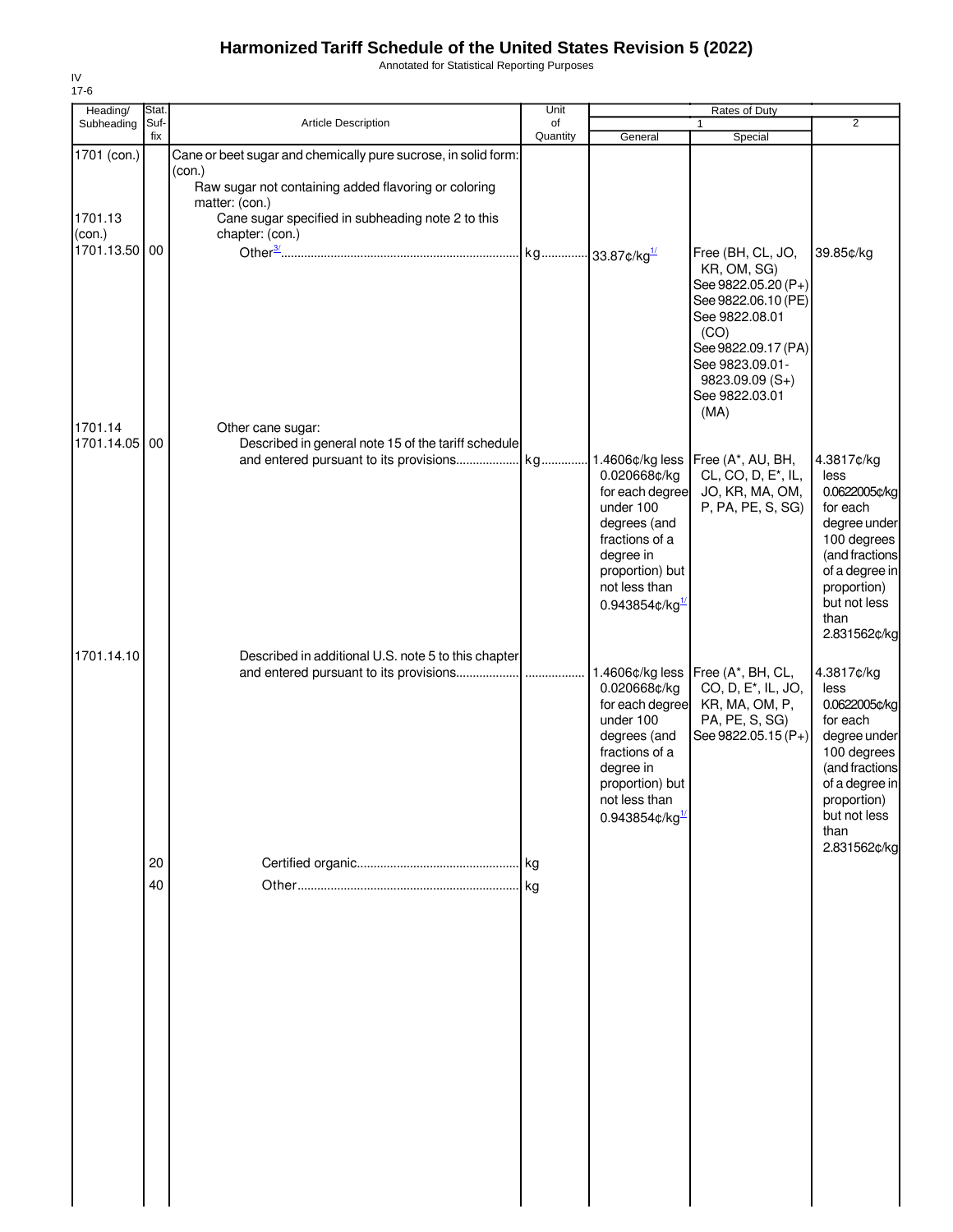Annotated for Statistical Reporting Purposes

| Heading/                                                                         | Stat. |                                                                                                                                                                                                                                                                                                                                                                                                                                                                                                                                                                                            | Unit     |                                                                                                                                                                               | Rates of Duty                                                                                                                                                              |                                                                                                                                                                                                              |
|----------------------------------------------------------------------------------|-------|--------------------------------------------------------------------------------------------------------------------------------------------------------------------------------------------------------------------------------------------------------------------------------------------------------------------------------------------------------------------------------------------------------------------------------------------------------------------------------------------------------------------------------------------------------------------------------------------|----------|-------------------------------------------------------------------------------------------------------------------------------------------------------------------------------|----------------------------------------------------------------------------------------------------------------------------------------------------------------------------|--------------------------------------------------------------------------------------------------------------------------------------------------------------------------------------------------------------|
|                                                                                  | fix   |                                                                                                                                                                                                                                                                                                                                                                                                                                                                                                                                                                                            | Quantity | General                                                                                                                                                                       |                                                                                                                                                                            |                                                                                                                                                                                                              |
| Subheading<br>1701 (con.)<br>1701.14<br>(con.)<br>1701.14.20 00<br>1701.14.50 00 | Suf-  | Article Description<br>Cane or beet sugar and chemically pure sucrose, in solid form:<br>(con.)<br>Raw sugar not containing added flavoring or coloring<br>matter: (con.)<br>Other cane sugar: (con.)<br>Other sugar to be used for the production (other<br>than by distillation) of polyhydric alcohols, except<br>polyhydric alcohols for use as a substitute for sugar<br>in human food consumption, or to be refined and<br>re-exported in refined form or in sugar-containing<br>products, or to be substituted for domestically<br>produced raw cane sugar that has been or will be | of       | 0.020668¢/kg<br>for each degree<br>under 100<br>degrees (and<br>fractions of a<br>degree in<br>proportion) but<br>not less than<br>0.943854¢/kg<br>kg 33.87¢/kg <sup>1/</sup> | $\mathbf{1}$<br>Special<br>CL, CO, D, E <sup>*</sup> , IL,<br>JO, KR, MA, OM,<br>P, PA, PE, S, SG)<br>Free (BH, CL, JO,                                                    | $\overline{2}$<br>4.3817¢/kg<br>less<br>0.0622005¢/kg<br>for each<br>degree under<br>100 degrees<br>(and fractions<br>of a degree in<br>proportion)<br>but not less<br>than<br>2.831562¢<br>/kg<br>39.85¢/kg |
|                                                                                  |       |                                                                                                                                                                                                                                                                                                                                                                                                                                                                                                                                                                                            |          |                                                                                                                                                                               | KR, OM, SG)<br>See 9822.05.20 (P+)<br>See 9822.06.10 (PE)<br>See 9822.08.01<br>(CO)<br>See 9822.09.17 (PA)<br>See 9823.09.01-<br>9823.09.09 (S+)<br>See 9822.03.01<br>(MA) |                                                                                                                                                                                                              |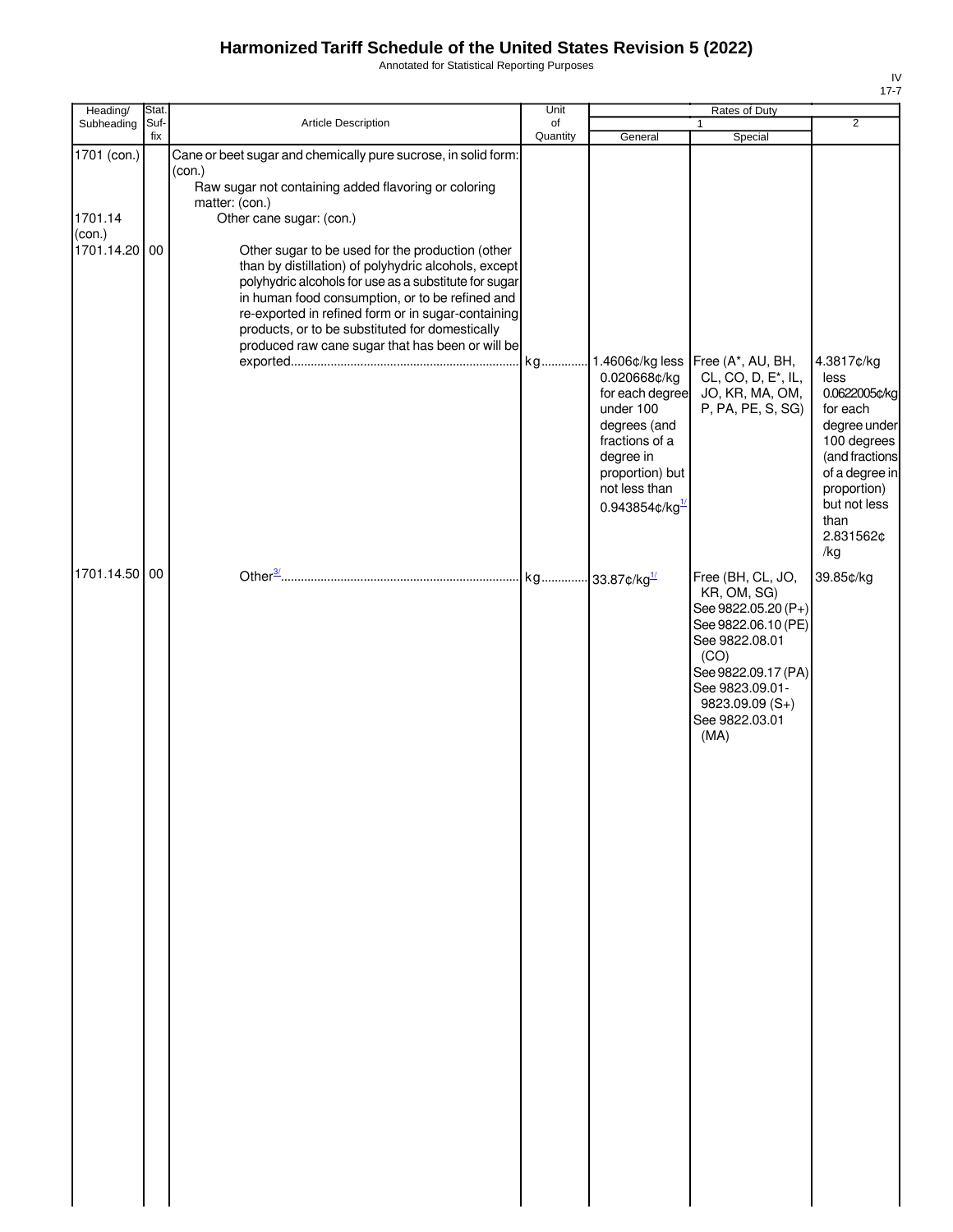Annotated for Statistical Reporting Purposes

| Heading/                 | Stat.       |                                                                                                                                                                                                                           | Unit           |                                                                                                                                                                                 | Rates of Duty                                                                                                                                                                                    |                                                                                                                                                                                |
|--------------------------|-------------|---------------------------------------------------------------------------------------------------------------------------------------------------------------------------------------------------------------------------|----------------|---------------------------------------------------------------------------------------------------------------------------------------------------------------------------------|--------------------------------------------------------------------------------------------------------------------------------------------------------------------------------------------------|--------------------------------------------------------------------------------------------------------------------------------------------------------------------------------|
| Subheading               | Suf-<br>fix | Article Description                                                                                                                                                                                                       | of<br>Quantity | General                                                                                                                                                                         | Special                                                                                                                                                                                          | $\overline{2}$                                                                                                                                                                 |
| 1701 (con.)              |             | Cane or beet sugar and chemically pure sucrose, in solid form:<br>(con.)                                                                                                                                                  |                |                                                                                                                                                                                 |                                                                                                                                                                                                  |                                                                                                                                                                                |
| 1701.91<br>1701.91.05 00 |             | Other:<br>Containing added flavoring or coloring matter:<br>Containing added coloring but not containing<br>added flavoring matter:<br>Described in general note 15 of the tariff<br>schedule and entered pursuant to its | kg             | 3.6606¢/kg less<br>0.020668¢/kg<br>for each degree<br>under 100<br>degrees (and<br>fractions of a<br>degree in<br>proportion) but<br>not less than<br>3.143854¢/kg <sup>1</sup> | Free (A*, AU, BH,<br>CL, CO, D, E <sup>*</sup> , IL,<br>JO, KR, MA, OM,<br>P, PA, PE, S, SG)                                                                                                     | 6.58170¢/kg<br>less<br>0.0622005¢<br>/kg for each<br>degree under<br>100 degrees<br>(and fractions<br>of a degree in<br>proportion)<br>but not less<br>than<br>5.031562¢       |
| 1701.91.10 00            |             | Described in additional U.S. note 5 to this<br>chapter and entered pursuant to its                                                                                                                                        |                |                                                                                                                                                                                 |                                                                                                                                                                                                  | /kg                                                                                                                                                                            |
|                          |             |                                                                                                                                                                                                                           | kg             | 0.020668¢/kg<br>for each degree<br>under 100<br>degrees (and<br>fractions of a<br>degree in<br>proportion) but<br>not less than<br>3.143854¢/kg $^{1/2}$                        | 3.6606¢/kg less Free (A*, BH, CL,<br>CO, D, E <sup>*</sup> , IL, JO,<br>KR, MA, OM, P,<br>PA, PE, S, SG)<br>See 9822.05.15 (P+)                                                                  | 6.58170¢/kg<br>less<br>0.0622005¢/kg<br>for each<br>degree under<br>100 degrees<br>(and fractions<br>of a degree in<br>proportion)<br>but not less<br>than<br>5.031562¢<br>/kg |
| 1701.91.30 00            |             |                                                                                                                                                                                                                           |                |                                                                                                                                                                                 | Free (BH, CL, JO,<br>KR, OM, SG)<br>See 9822.05.20 (P+)<br>See 9822.06.10 (PE)<br>See 9822.08.01<br>(CO)<br>See 9822.09.17 (PA)<br>See 9823.09.01-<br>$9823.09.09(S+)$<br>See 9822.03.01<br>(MA) | 42.05¢/kg                                                                                                                                                                      |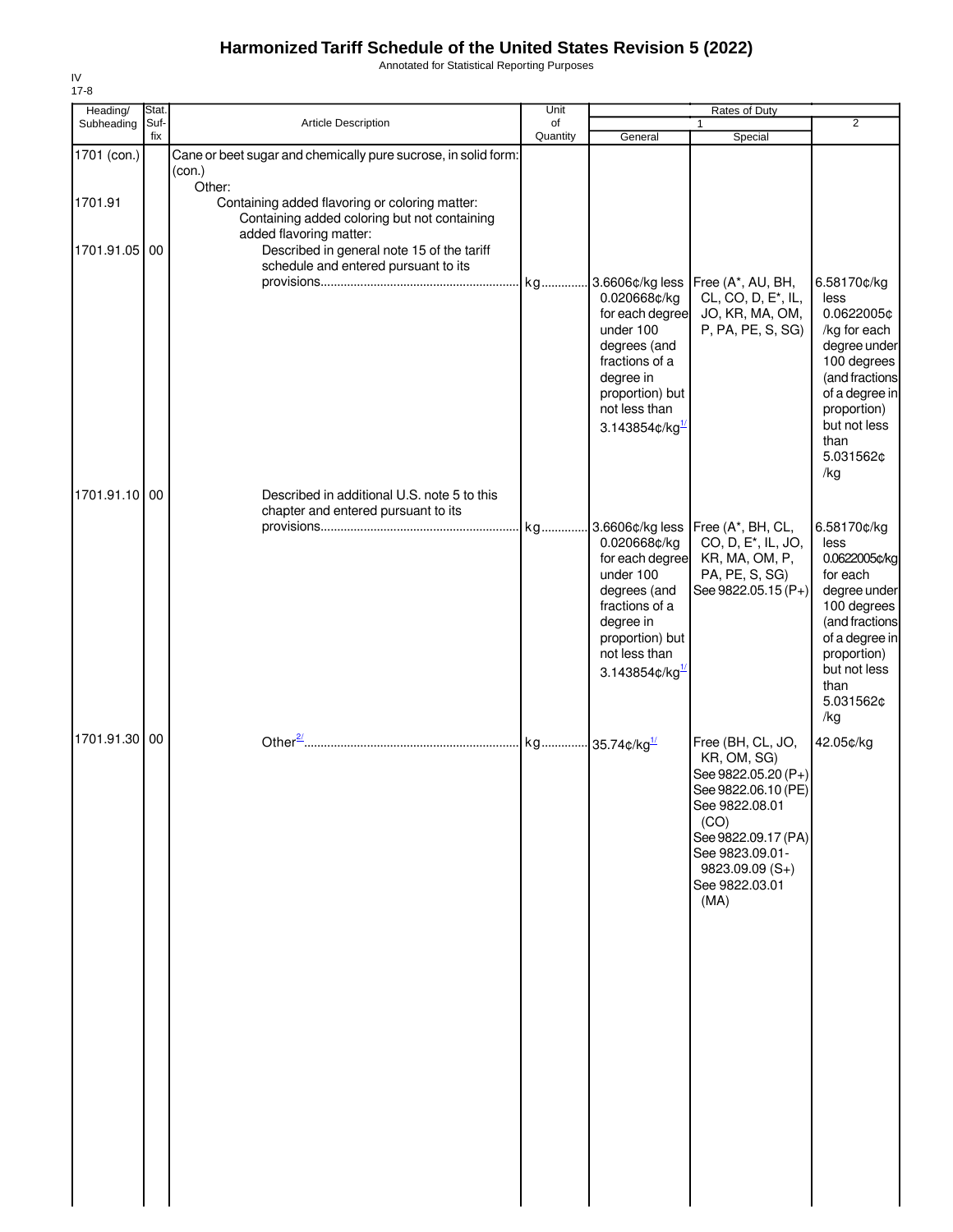Annotated for Statistical Reporting Purposes

| Heading/      | Stat.       |                                                                                                                                                                                                       | Unit           |                       | Rates of Duty                                                                           |                |
|---------------|-------------|-------------------------------------------------------------------------------------------------------------------------------------------------------------------------------------------------------|----------------|-----------------------|-----------------------------------------------------------------------------------------|----------------|
| Subheading    | Suf-<br>fix | Article Description                                                                                                                                                                                   | of<br>Quantity | General               | $\mathbf{1}$<br>Special                                                                 | $\overline{2}$ |
| 1701 (con.)   |             | Cane or beet sugar and chemically pure sucrose, in solid form:<br>(con.)                                                                                                                              |                |                       |                                                                                         |                |
| 1701.91       |             | Other: (con.)<br>Containing added flavoring or coloring matter: (con.)                                                                                                                                |                |                       |                                                                                         |                |
| (con.)        |             | Containing added flavoring matter whether or not<br>containing added coloring:<br>Articles containing over 65 percent by dry<br>weight of sugar described in additional U.S.<br>note 2 to chapter 17: |                |                       |                                                                                         |                |
| 1701.91.42 00 |             | Described in general note 15 of the tariff<br>schedule and entered pursuant to its                                                                                                                    |                |                       | Free (A*, AU, BH,                                                                       | 20%            |
|               |             |                                                                                                                                                                                                       |                |                       | CL, CO, D, E, IL,<br>JO, KR, MA, OM,<br>P, PA, PE, S, SG)                               |                |
| 1701.91.44 00 |             | Described in additional U.S. note 7 to this<br>chapter and entered pursuant to its                                                                                                                    |                |                       | Free (OM, PE, S)                                                                        | 20%            |
| 1701.91.48 00 |             |                                                                                                                                                                                                       |                | $5.1\%$ <sup>1/</sup> | Free (BH, CL, JO,<br>KR, OM, SG)<br>See 9822.05.20 (P+)                                 | 39.9¢/kg +6%   |
|               |             |                                                                                                                                                                                                       |                |                       | See 9822.06.10 (PE)<br>See 9822.08.01<br>(CO)<br>See 9822.09.17 (PA)<br>See 9823.10.01- |                |
|               |             |                                                                                                                                                                                                       |                |                       | $9823.10.45(S+)$<br>See 9822.03.01<br>(MA)                                              |                |
|               |             |                                                                                                                                                                                                       |                |                       |                                                                                         |                |
|               |             |                                                                                                                                                                                                       |                |                       |                                                                                         |                |
|               |             |                                                                                                                                                                                                       |                |                       |                                                                                         |                |
|               |             |                                                                                                                                                                                                       |                |                       |                                                                                         |                |
|               |             |                                                                                                                                                                                                       |                |                       |                                                                                         |                |
|               |             |                                                                                                                                                                                                       |                |                       |                                                                                         |                |
|               |             |                                                                                                                                                                                                       |                |                       |                                                                                         |                |
|               |             |                                                                                                                                                                                                       |                |                       |                                                                                         |                |
|               |             |                                                                                                                                                                                                       |                |                       |                                                                                         |                |
|               |             |                                                                                                                                                                                                       |                |                       |                                                                                         |                |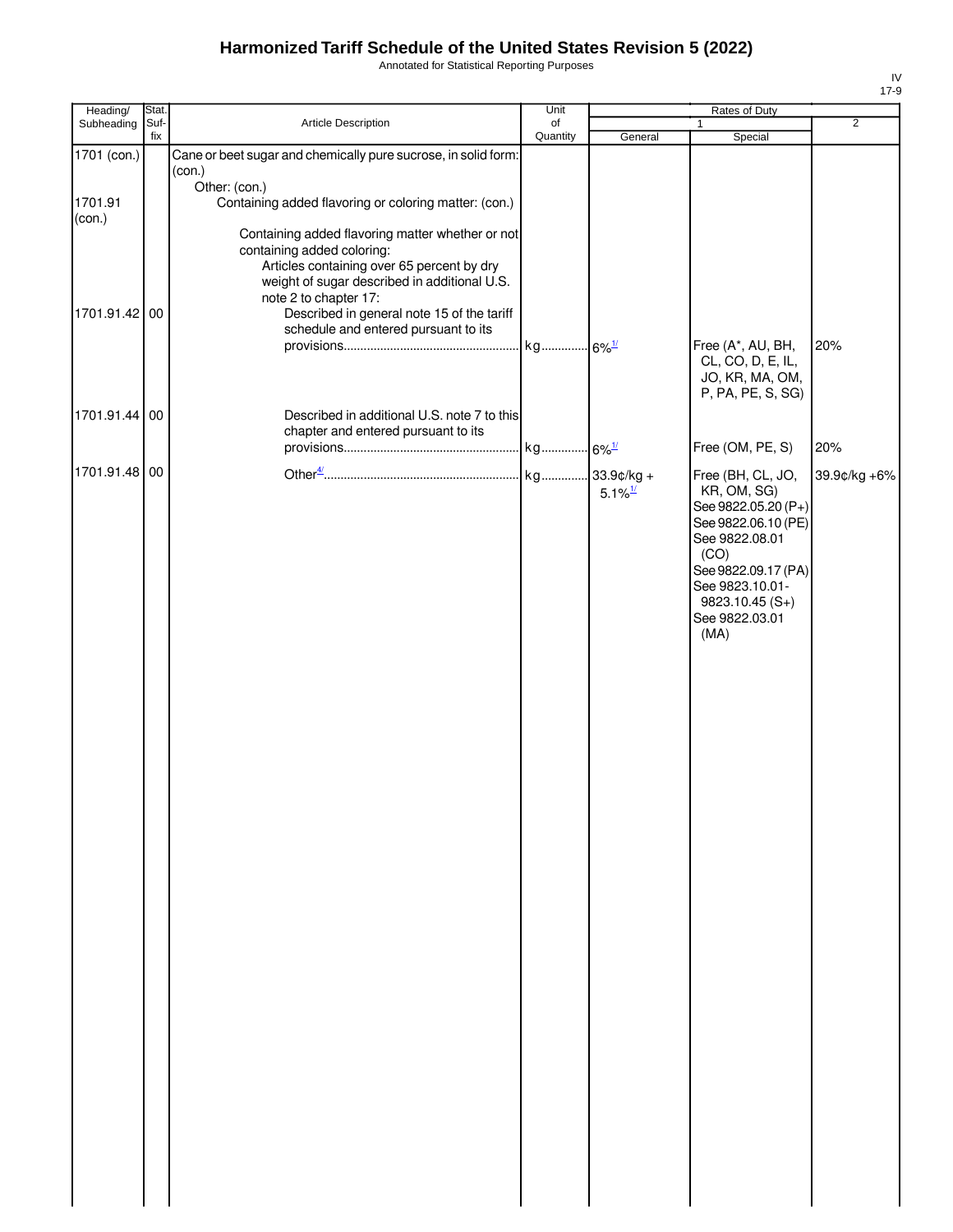Annotated for Statistical Reporting Purposes

| Heading/      | Stat.       |                                                                                            | Unit           |                       | Rates of Duty                          |                |
|---------------|-------------|--------------------------------------------------------------------------------------------|----------------|-----------------------|----------------------------------------|----------------|
| Subheading    | Suf-<br>fix | Article Description                                                                        | of<br>Quantity | General               | $\mathbf{1}$<br>Special                | $\overline{2}$ |
| 1701 (con.)   |             | Cane or beet sugar and chemically pure sucrose, in solid form:                             |                |                       |                                        |                |
|               |             | (con.)<br>Other: (con.)                                                                    |                |                       |                                        |                |
| 1701.91       |             | Containing added flavoring or coloring matter: (con.)                                      |                |                       |                                        |                |
| (con.)        |             | Containing added flavoring matter whether or not                                           |                |                       |                                        |                |
|               |             | containing added coloring: (con.)                                                          |                |                       |                                        |                |
|               |             | Articles containing over 10 percent by dry<br>weight of sugar described in additional U.S. |                |                       |                                        |                |
|               |             | note 3 to chapter 17:                                                                      |                |                       |                                        |                |
| 1701.91.52 00 |             | Described in general note 15 of the tariff                                                 |                |                       |                                        |                |
|               |             | schedule and entered pursuant to its                                                       |                |                       | Free (A, AU, BH, CL, 20%               |                |
|               |             |                                                                                            |                |                       | CO, D, E, IL, JO,                      |                |
|               |             |                                                                                            |                |                       | KR, MA, OM, P,<br>PA, PE, S, SG)       |                |
| 1701.91.54 00 |             | Described in additional U.S. note 8 to this                                                |                |                       |                                        |                |
|               |             | chapter and entered pursuant to its                                                        |                |                       |                                        |                |
|               |             |                                                                                            |                |                       | Free (A, BH, CL,<br>CO, D, E, IL, JO,  | 20%            |
|               |             |                                                                                            |                |                       | KR, MA, OM, P,                         |                |
|               |             |                                                                                            |                |                       | PA, PE, S, SG)                         |                |
| 1701.91.58 00 |             |                                                                                            |                | $33.9$ ¢/kg +         | Free (BH, CL, JO,                      | 39.9¢/kg +6%   |
|               |             |                                                                                            |                | $5.1\%$ <sup>1/</sup> | KR, OM, SG)<br>See 9822.05.20 (P+)     |                |
|               |             |                                                                                            |                |                       | See 9822.06.10 (PE)                    |                |
|               |             |                                                                                            |                |                       | See 9822.08.01<br>(CO)                 |                |
|               |             |                                                                                            |                |                       | See 9822.09.17 (PA)                    |                |
|               |             |                                                                                            |                |                       | See 9823.10.01-                        |                |
|               |             |                                                                                            |                |                       | $9823.10.45(S+)$<br>See 9822.03.01     |                |
|               |             |                                                                                            |                |                       | (MA)                                   |                |
| 1701.91.80 00 |             |                                                                                            |                |                       | Free (A*, AU, BH,<br>CL, CO, D, E, IL, | 20%            |
|               |             |                                                                                            |                |                       | JO, KR, MA, OM,                        |                |
|               |             |                                                                                            |                |                       | P, PA, PE, S, SG)                      |                |
|               |             |                                                                                            |                |                       |                                        |                |
|               |             |                                                                                            |                |                       |                                        |                |
|               |             |                                                                                            |                |                       |                                        |                |
|               |             |                                                                                            |                |                       |                                        |                |
|               |             |                                                                                            |                |                       |                                        |                |
|               |             |                                                                                            |                |                       |                                        |                |
|               |             |                                                                                            |                |                       |                                        |                |
|               |             |                                                                                            |                |                       |                                        |                |
|               |             |                                                                                            |                |                       |                                        |                |
|               |             |                                                                                            |                |                       |                                        |                |
|               |             |                                                                                            |                |                       |                                        |                |
|               |             |                                                                                            |                |                       |                                        |                |
|               |             |                                                                                            |                |                       |                                        |                |
|               |             |                                                                                            |                |                       |                                        |                |
|               |             |                                                                                            |                |                       |                                        |                |
|               |             |                                                                                            |                |                       |                                        |                |
|               |             |                                                                                            |                |                       |                                        |                |
|               |             |                                                                                            |                |                       |                                        |                |
|               |             |                                                                                            |                |                       |                                        |                |
|               |             |                                                                                            |                |                       |                                        |                |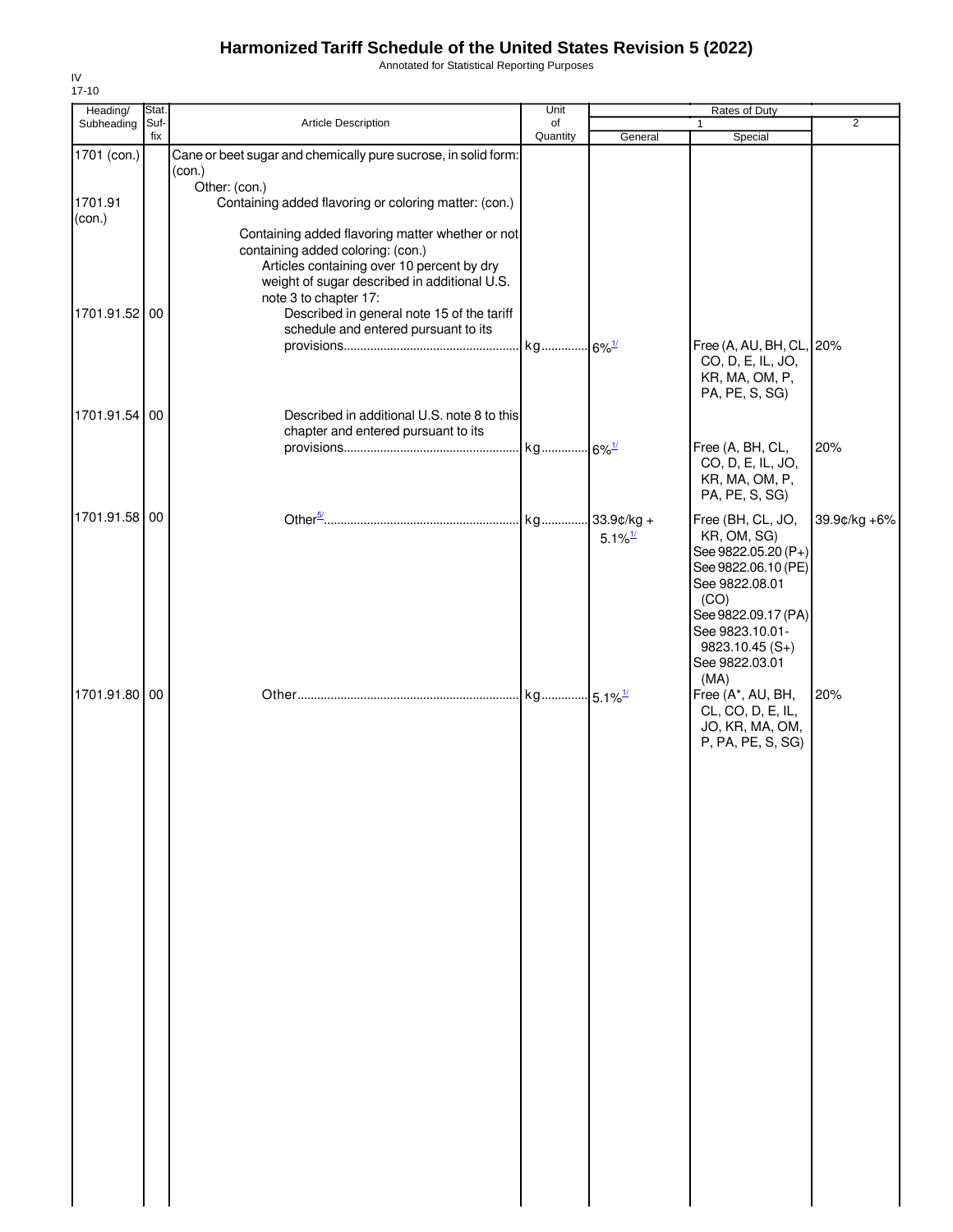Annotated for Statistical Reporting Purposes

| Heading/              | Stat.    |                                                                                | Unit           | Rates of Duty                                                                                                                                                                  |                                                                                                                                   |                                                                                                                                                                                 |
|-----------------------|----------|--------------------------------------------------------------------------------|----------------|--------------------------------------------------------------------------------------------------------------------------------------------------------------------------------|-----------------------------------------------------------------------------------------------------------------------------------|---------------------------------------------------------------------------------------------------------------------------------------------------------------------------------|
| Subheading            | Suf-     | Article Description                                                            | of<br>Quantity |                                                                                                                                                                                | $\mathbf{1}$                                                                                                                      | $\overline{2}$                                                                                                                                                                  |
| 1701 (con.)           | fix      | Cane or beet sugar and chemically pure sucrose, in solid form:<br>(con.)       |                | General                                                                                                                                                                        | Special                                                                                                                           |                                                                                                                                                                                 |
| 1701.99<br>1701.99.05 | 00       | Other: (con.)<br>Other:<br>Described in general note 15 of the tariff schedule |                | 3.6606¢/kg less<br>0.020668¢/kg<br>for each degree<br>under 100<br>degrees (and<br>fractions of a<br>degree in<br>proportion) but<br>not less than<br>3.143854 $\text{c/kg}^1$ | Free (A*, AU, BH,<br>CL, CO, D, E <sup>*</sup> , IL,<br>JO, KR, MA, OM,<br>P, PA, PE, S, SG)                                      | 6.58170¢/kg<br>less<br>0.0622005¢<br>/kg for each<br>degree under<br>100 degrees<br>(and fractions<br>of a degree in<br>proportion)<br>but not less<br>than<br>5.031562¢<br>/kg |
| 1701.99.10            |          | Described in additional U.S. note 5 to this chapter                            |                | 0.020668¢/kg<br>for each degree<br>under 100<br>degrees (and<br>fractions of a<br>degree in<br>proportion) but<br>not less than<br>3.143854¢/kg                                | 3.6606¢/kg less   Free (A*, BH, CL,<br>CO, D, E <sup>*</sup> , IL, JO,<br>KR, MA, OM, P,<br>PA, PE, S, SG)<br>See 9822.05.15 (P+) | 6.58170¢/kg<br>less<br>0.0622005¢<br>/kg for each<br>degree under<br>100 degrees<br>(and fractions<br>of a degree in<br>proportion)<br>but not less<br>than<br>5.031562¢        |
|                       | 15<br>17 | Specialty sugars:                                                              |                |                                                                                                                                                                                |                                                                                                                                   | /kg                                                                                                                                                                             |
|                       | 25<br>50 | Other:<br>Sugar not for further processing kg                                  |                |                                                                                                                                                                                |                                                                                                                                   |                                                                                                                                                                                 |
|                       |          |                                                                                |                |                                                                                                                                                                                |                                                                                                                                   |                                                                                                                                                                                 |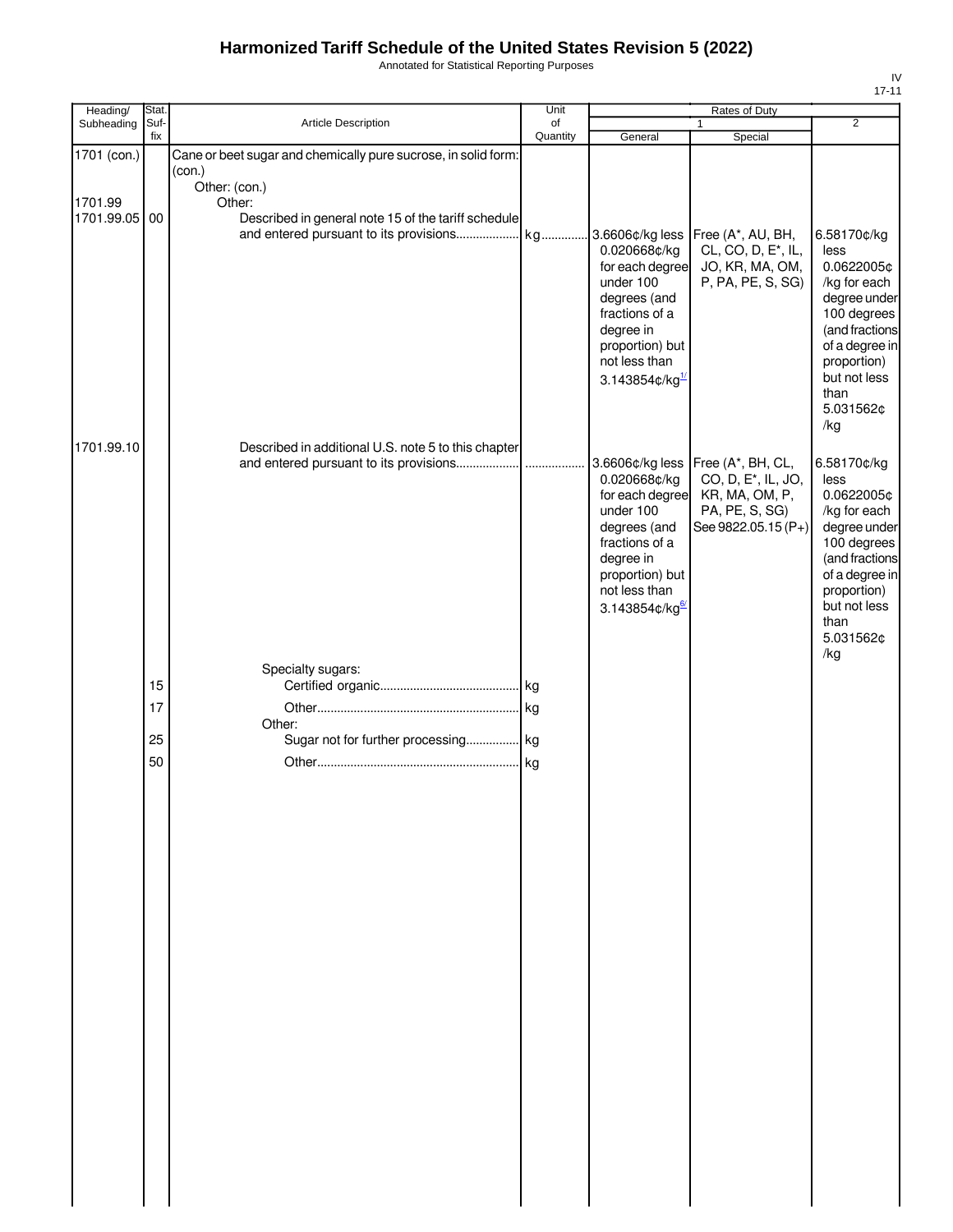Annotated for Statistical Reporting Purposes

| Heading/      | Stat. |                                                                      | Unit     |                        | Rates of Duty                      |                |
|---------------|-------|----------------------------------------------------------------------|----------|------------------------|------------------------------------|----------------|
| Subheading    | Suf-  | Article Description                                                  | of       |                        | $\mathbf{1}$                       | $\overline{2}$ |
|               | fix   |                                                                      | Quantity | General                | Special                            |                |
| 1701 (con.)   |       | Cane or beet sugar and chemically pure sucrose, in solid form:       |          |                        |                                    |                |
|               |       | (con.)<br>Other: (con.)                                              |          |                        |                                    |                |
| 1701.99       |       | Other: (con.)                                                        |          |                        |                                    |                |
| (con.)        |       |                                                                      |          |                        |                                    |                |
| 1701.99.50    |       |                                                                      |          |                        |                                    |                |
|               |       |                                                                      |          | 35.74 $\text{c/kg}$    | Free (BH, CL, JO,                  | 42.05¢/kg      |
|               |       |                                                                      |          |                        | KR, OM, SG)<br>See 9822.05.20 (P+) |                |
|               |       |                                                                      |          |                        | See 9822.06.10 (PE)                |                |
|               |       |                                                                      |          |                        | See 9822.08.01                     |                |
|               |       |                                                                      |          |                        | (CO)                               |                |
|               |       |                                                                      |          |                        | See 9822.09.17 (PA)                |                |
|               |       |                                                                      |          |                        | See 9823.09.01-                    |                |
|               |       |                                                                      |          |                        | 9823.09.09 (S+)                    |                |
|               |       |                                                                      |          |                        | See 9822.03.01                     |                |
|               |       |                                                                      |          |                        | (MA)                               |                |
|               |       | Specialty sugars:                                                    |          |                        |                                    |                |
|               | 15    |                                                                      |          |                        |                                    |                |
|               | 17    |                                                                      |          |                        |                                    |                |
|               |       | Other:                                                               |          |                        |                                    |                |
|               | 25    | Sugar not for further processing kg                                  |          |                        |                                    |                |
|               | 50    |                                                                      |          |                        |                                    |                |
|               |       |                                                                      |          |                        |                                    |                |
| 1702          |       | Other sugars, including chemically pure lactose, maltose,            |          |                        |                                    |                |
|               |       | glucose and fructose, in solid form; sugar syrups not containing     |          |                        |                                    |                |
|               |       | added flavoring or coloring matter; artificial honey, whether or     |          |                        |                                    |                |
|               |       | not mixed with natural honey; caramel:<br>Lactose and lactose syrup: |          |                        |                                    |                |
| 1702.11.00    | 00    | Containing by weight 99 percent or more lactose,                     |          |                        |                                    |                |
|               |       | expressed as anhydrous lactose, calculated on the dry                |          |                        |                                    |                |
|               |       |                                                                      | kg       | $6.4\%$ <sup>1/</sup>  | Free (A+, AU, BH,                  | 50%            |
|               |       |                                                                      | kg cmsc  |                        | CL, CO, D, E, IL,                  |                |
|               |       |                                                                      |          |                        | JO, KR, MA, OM,                    |                |
|               |       |                                                                      |          |                        | P, PA, PE, S, SG)                  |                |
| 1702.19.00 00 |       |                                                                      | kg       | $-6.4\%$ <sup>1/</sup> | Free (A+, AU, BH,                  | 50%            |
|               |       |                                                                      | kg cmsc  |                        | CL, CO, D, E, IL,                  |                |
|               |       |                                                                      |          |                        | JO, KR, MA, OM,                    |                |
|               |       |                                                                      |          |                        | P, PA, PE, S, SG)                  |                |
|               |       |                                                                      |          |                        |                                    |                |
|               |       |                                                                      |          |                        |                                    |                |
|               |       |                                                                      |          |                        |                                    |                |
|               |       |                                                                      |          |                        |                                    |                |
|               |       |                                                                      |          |                        |                                    |                |
|               |       |                                                                      |          |                        |                                    |                |
|               |       |                                                                      |          |                        |                                    |                |
|               |       |                                                                      |          |                        |                                    |                |
|               |       |                                                                      |          |                        |                                    |                |
|               |       |                                                                      |          |                        |                                    |                |
|               |       |                                                                      |          |                        |                                    |                |
|               |       |                                                                      |          |                        |                                    |                |
|               |       |                                                                      |          |                        |                                    |                |
|               |       |                                                                      |          |                        |                                    |                |
|               |       |                                                                      |          |                        |                                    |                |
|               |       |                                                                      |          |                        |                                    |                |
|               |       |                                                                      |          |                        |                                    |                |
|               |       |                                                                      |          |                        |                                    |                |
|               |       |                                                                      |          |                        |                                    |                |
|               |       |                                                                      |          |                        |                                    |                |
|               |       |                                                                      |          |                        |                                    |                |
|               |       |                                                                      |          |                        |                                    |                |
|               |       |                                                                      |          |                        |                                    |                |
|               |       |                                                                      |          |                        |                                    |                |
|               |       |                                                                      |          |                        |                                    |                |
|               |       |                                                                      |          |                        |                                    |                |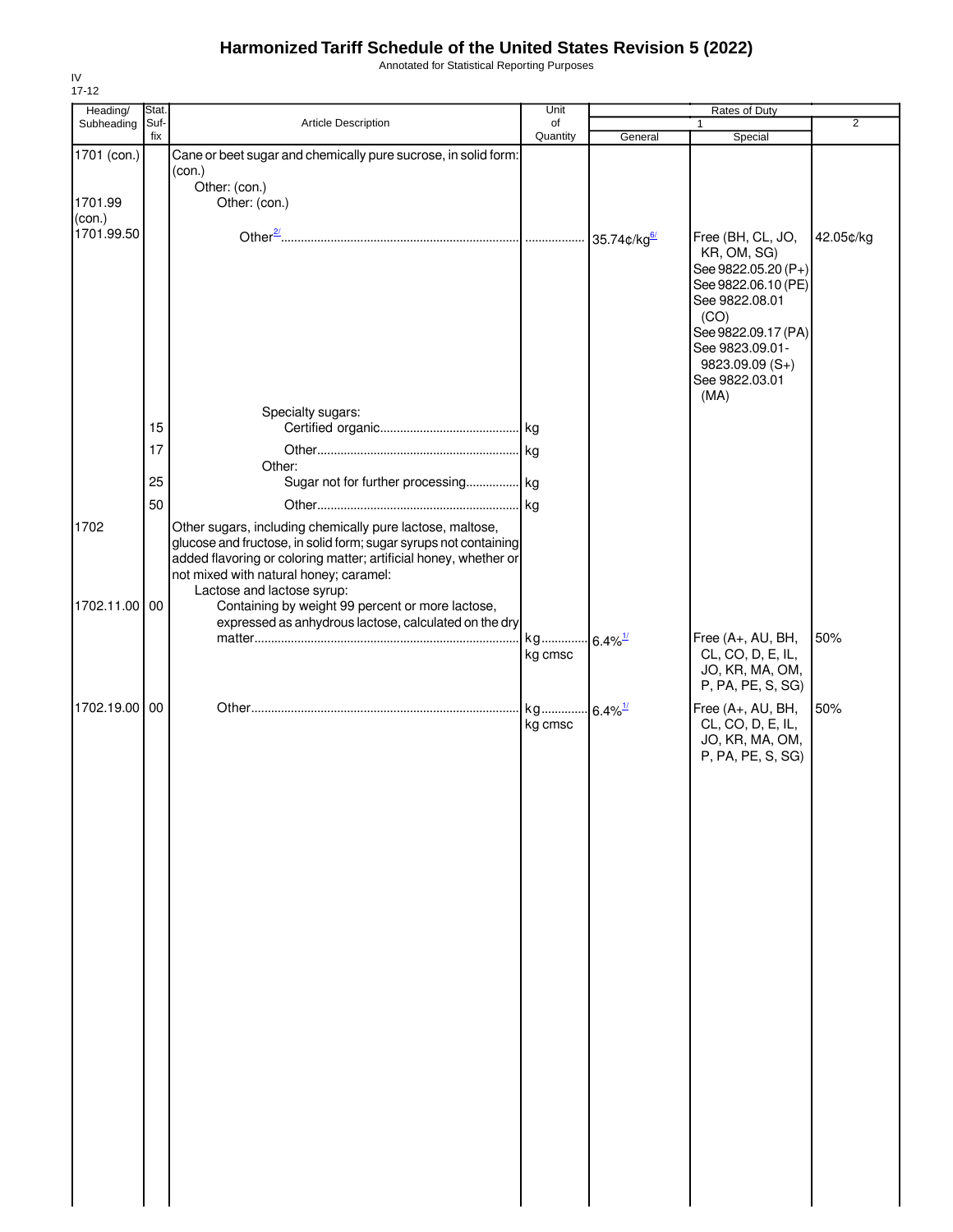Annotated for Statistical Reporting Purposes

| Heading/               | Stat.       |                                                                                                                                                                                                                                                                                    | Unit           |                                | Rates of Duty                                                                                                              |                                       |
|------------------------|-------------|------------------------------------------------------------------------------------------------------------------------------------------------------------------------------------------------------------------------------------------------------------------------------------|----------------|--------------------------------|----------------------------------------------------------------------------------------------------------------------------|---------------------------------------|
| Subheading             | Suf-<br>fix | <b>Article Description</b>                                                                                                                                                                                                                                                         | of<br>Quantity | General                        | $\mathbf{1}$<br>Special                                                                                                    | 2                                     |
| 1702 (con.)<br>1702.20 |             | Other sugars, including chemically pure lactose, maltose,<br>glucose and fructose, in solid form; sugar syrups not containing<br>added flavoring or coloring matter; artificial honey, whether or<br>not mixed with natural honey; caramel: (con.)<br>Maple sugar and maple syrup: |                |                                |                                                                                                                            |                                       |
| 1702.20.22             |             | Blended syrups described in additional U.S. note 4 to<br>chapter 17:<br>Described in general note 15 of the tariff schedule                                                                                                                                                        |                |                                | Free (A, AU, BH, CL, 20%                                                                                                   |                                       |
|                        | 10          |                                                                                                                                                                                                                                                                                    |                |                                | CO, D, E, IL, JO,<br>KR, MA, OM, P,<br>PA, PE, S, SG)                                                                      |                                       |
|                        |             |                                                                                                                                                                                                                                                                                    |                |                                |                                                                                                                            |                                       |
| 1702.20.24             | 90          | Described in additional U.S. note 9 to this chapter                                                                                                                                                                                                                                |                |                                | Free (OM, PE, S)                                                                                                           | 20%                                   |
|                        | 10          |                                                                                                                                                                                                                                                                                    |                |                                |                                                                                                                            |                                       |
|                        | 90          |                                                                                                                                                                                                                                                                                    |                |                                |                                                                                                                            |                                       |
| 1702.20.28             |             |                                                                                                                                                                                                                                                                                    |                | sugars + $5.1\%$ <sup>1/</sup> | 16.9¢/kg of total Free (BH, CL, JO,<br>KR, OM, SG)<br>See 9822.05.20 (P+)<br>See 9822.06.10 (PE)<br>See 9822.08.01<br>(CO) | 19.9¢/kg of<br>total sugars $+$<br>6% |
|                        | 10          |                                                                                                                                                                                                                                                                                    |                |                                | See 9822.09.17 (PA)<br>See 9823.10.01-<br>$9823.10.45(S+)$<br>See 9822.03.01<br>(MA)                                       |                                       |
|                        | 90          |                                                                                                                                                                                                                                                                                    |                |                                |                                                                                                                            |                                       |
| 1702.20.40             |             |                                                                                                                                                                                                                                                                                    |                | Free <sup>1/</sup>             |                                                                                                                            | 9¢/kg                                 |
|                        | 10          |                                                                                                                                                                                                                                                                                    |                |                                |                                                                                                                            |                                       |
|                        | 90          |                                                                                                                                                                                                                                                                                    |                |                                |                                                                                                                            |                                       |
|                        |             |                                                                                                                                                                                                                                                                                    |                |                                |                                                                                                                            |                                       |
|                        |             |                                                                                                                                                                                                                                                                                    |                |                                |                                                                                                                            |                                       |
|                        |             |                                                                                                                                                                                                                                                                                    |                |                                |                                                                                                                            |                                       |
|                        |             |                                                                                                                                                                                                                                                                                    |                |                                |                                                                                                                            |                                       |
|                        |             |                                                                                                                                                                                                                                                                                    |                |                                |                                                                                                                            |                                       |
|                        |             |                                                                                                                                                                                                                                                                                    |                |                                |                                                                                                                            |                                       |
|                        |             |                                                                                                                                                                                                                                                                                    |                |                                |                                                                                                                            |                                       |
|                        |             |                                                                                                                                                                                                                                                                                    |                |                                |                                                                                                                            |                                       |
|                        |             |                                                                                                                                                                                                                                                                                    |                |                                |                                                                                                                            |                                       |
|                        |             |                                                                                                                                                                                                                                                                                    |                |                                |                                                                                                                            |                                       |
|                        |             |                                                                                                                                                                                                                                                                                    |                |                                |                                                                                                                            |                                       |
|                        |             |                                                                                                                                                                                                                                                                                    |                |                                |                                                                                                                            |                                       |
|                        |             |                                                                                                                                                                                                                                                                                    |                |                                |                                                                                                                            |                                       |
|                        |             |                                                                                                                                                                                                                                                                                    |                |                                |                                                                                                                            |                                       |
|                        |             |                                                                                                                                                                                                                                                                                    |                |                                |                                                                                                                            |                                       |
|                        |             |                                                                                                                                                                                                                                                                                    |                |                                |                                                                                                                            |                                       |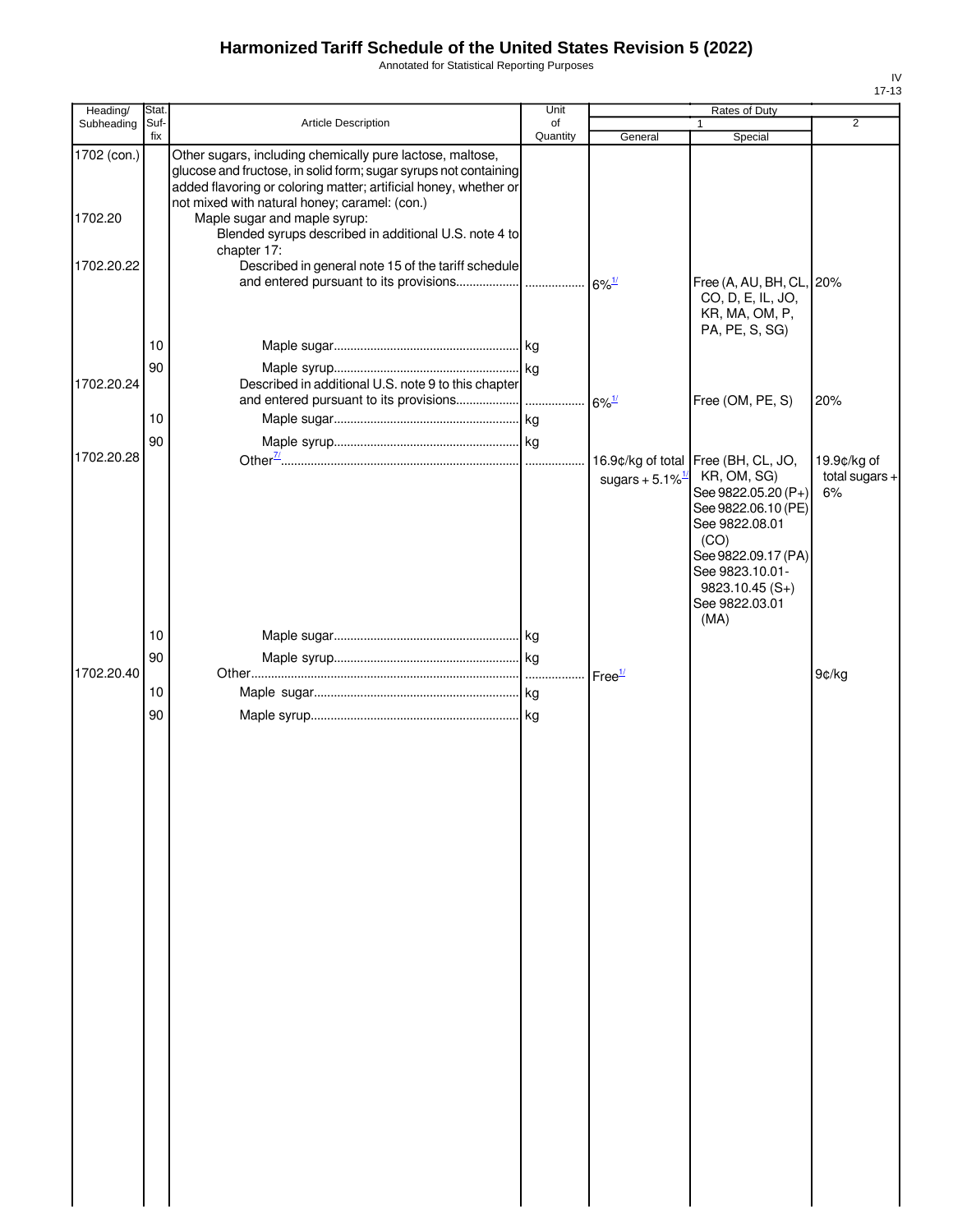Annotated for Statistical Reporting Purposes

| Heading/               | Stat.       |                                                                                                                                                                                                                                                                                                                                                                                           | Unit           |                                | Rates of Duty                                                                                                                                                               |                                     |
|------------------------|-------------|-------------------------------------------------------------------------------------------------------------------------------------------------------------------------------------------------------------------------------------------------------------------------------------------------------------------------------------------------------------------------------------------|----------------|--------------------------------|-----------------------------------------------------------------------------------------------------------------------------------------------------------------------------|-------------------------------------|
| Subheading             | Suf-<br>fix | Article Description                                                                                                                                                                                                                                                                                                                                                                       | of<br>Quantity | General                        | $\mathbf{1}$<br>Special                                                                                                                                                     | $\overline{2}$                      |
| 1702 (con.)<br>1702.30 |             | Other sugars, including chemically pure lactose, maltose,<br>glucose and fructose, in solid form; sugar syrups not containing<br>added flavoring or coloring matter; artificial honey, whether or<br>not mixed with natural honey; caramel: (con.)<br>Glucose and glucose syrup, not containing fructose or<br>containing in the dry state less than 20 percent by weight<br>of fructose: |                |                                |                                                                                                                                                                             |                                     |
|                        |             | Blended syrups described in additional U.S. note 4 to<br>chapter 17:                                                                                                                                                                                                                                                                                                                      |                |                                |                                                                                                                                                                             |                                     |
| 1702.30.22 00          |             | Described in general note 15 of the tariff schedule                                                                                                                                                                                                                                                                                                                                       |                |                                | Free (A*, AU, BH,<br>CL, CO, D, E, IL,<br>JO, KR, MA, OM,<br>P, PA, PE, S, SG)                                                                                              | 20%                                 |
| 1702.30.24 00          |             | Described in additional U.S. note 9 to this chapter                                                                                                                                                                                                                                                                                                                                       |                |                                |                                                                                                                                                                             |                                     |
|                        |             |                                                                                                                                                                                                                                                                                                                                                                                           |                |                                | Free (OM, PE, S)                                                                                                                                                            | 20%                                 |
| 1702.30.28 00          |             |                                                                                                                                                                                                                                                                                                                                                                                           |                | sugars + $5.1\%$ <sup>1/</sup> | KR, OM, SG)<br>See 9822.05.20 (P+)<br>See 9822.06.10 (PE)<br>See 9822.08.01<br>(CO)<br>See 9822.09.17 (PA)<br>See 9823.10.01-<br>$9823.10.45(S+)$<br>See 9822.03.01<br>(MA) | 19.9¢/kg of<br>total sugars +<br>6% |
| 1702.30.40             |             |                                                                                                                                                                                                                                                                                                                                                                                           |                | $2.2$ ¢/kg $\frac{1}{2}$       | Free (A, AU, BH, CL, 4.4¢/kg<br>CO, D, E, IL, JO,<br>KR, MA, OM, P,                                                                                                         |                                     |
|                        |             |                                                                                                                                                                                                                                                                                                                                                                                           |                |                                | PA, PE, S, SG)                                                                                                                                                              |                                     |
|                        | 40          |                                                                                                                                                                                                                                                                                                                                                                                           |                |                                |                                                                                                                                                                             |                                     |
|                        | 80          |                                                                                                                                                                                                                                                                                                                                                                                           |                |                                |                                                                                                                                                                             |                                     |
|                        |             |                                                                                                                                                                                                                                                                                                                                                                                           |                |                                |                                                                                                                                                                             |                                     |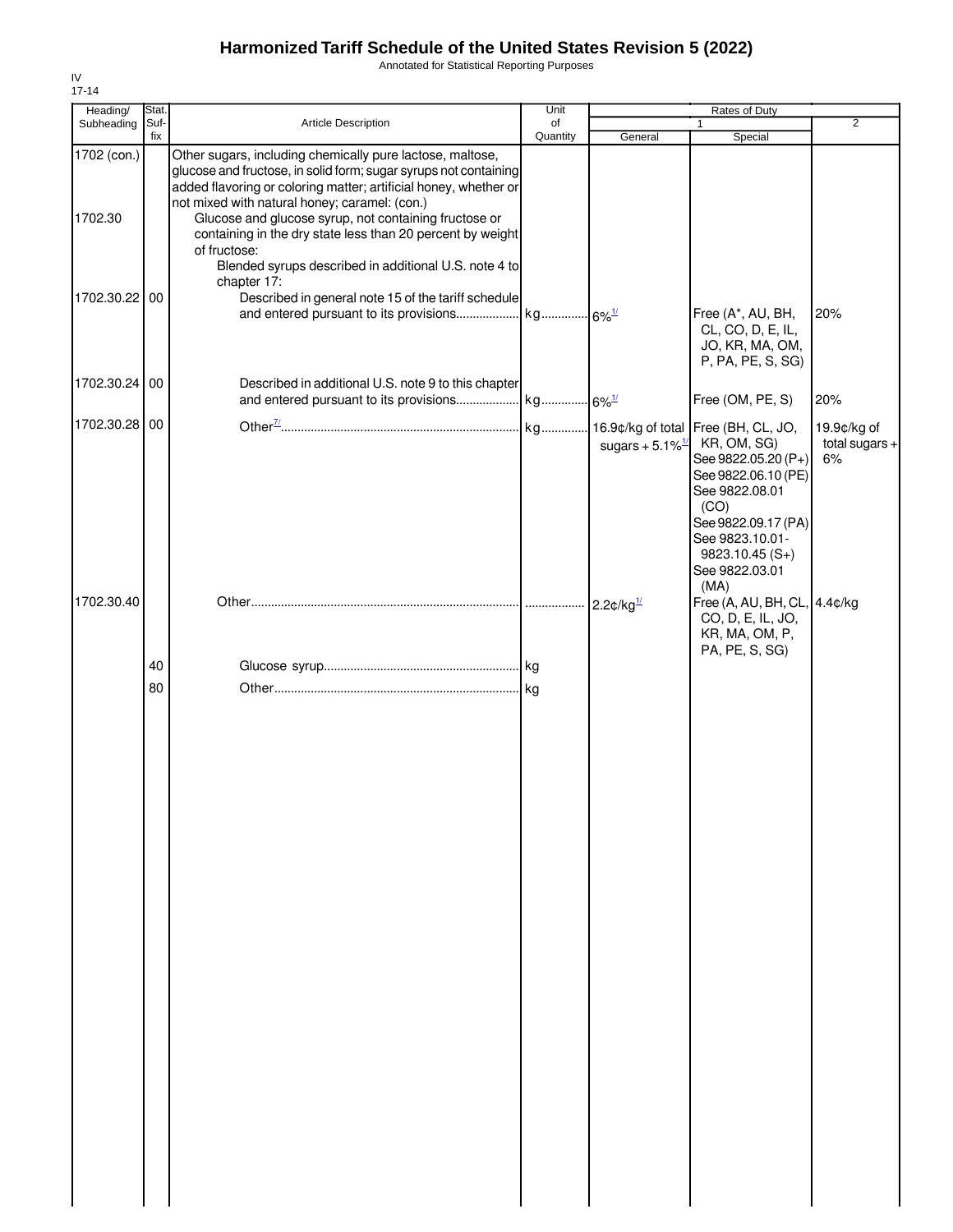Annotated for Statistical Reporting Purposes

| Heading/               | Stat.       |                                                                                                                                                                                                                                                                                                                                                                                                                                                                                        | Unit           |                                | Rates of Duty                                                                                                                                                                                                      |                                       |
|------------------------|-------------|----------------------------------------------------------------------------------------------------------------------------------------------------------------------------------------------------------------------------------------------------------------------------------------------------------------------------------------------------------------------------------------------------------------------------------------------------------------------------------------|----------------|--------------------------------|--------------------------------------------------------------------------------------------------------------------------------------------------------------------------------------------------------------------|---------------------------------------|
| Subheading             | Suf-<br>fix | Article Description                                                                                                                                                                                                                                                                                                                                                                                                                                                                    | of<br>Quantity | General                        | $\mathbf{1}$<br>Special                                                                                                                                                                                            | 2                                     |
| 1702 (con.)<br>1702.40 |             | Other sugars, including chemically pure lactose, maltose,<br>glucose and fructose, in solid form; sugar syrups not containing<br>added flavoring or coloring matter; artificial honey, whether or<br>not mixed with natural honey; caramel: (con.)<br>Glucose and glucose syrup, containing in the dry state at<br>least 20 percent but less than 50 percent by weight of<br>fructose, excluding invert sugar:<br>Blended syrups described in additional U.S. note 4 to<br>chapter 17: |                |                                |                                                                                                                                                                                                                    |                                       |
| 1702.40.22 00          |             | Described in general note 15 of the tariff schedule                                                                                                                                                                                                                                                                                                                                                                                                                                    |                |                                | Free (A*, AU, BH,<br>CL, CO, D, E, IL,<br>JO, KR, MA, OM,<br>P, PA, PE, S, SG)                                                                                                                                     | 20%                                   |
| 1702.40.24 00          |             | Described in additional U.S. note 9 to this chapter                                                                                                                                                                                                                                                                                                                                                                                                                                    |                |                                | Free (OM, PE, S)                                                                                                                                                                                                   | 20%                                   |
| 1702.40.28 00          |             |                                                                                                                                                                                                                                                                                                                                                                                                                                                                                        |                | sugars + $5.1\%$ <sup>1/</sup> | 33.9¢/kg of total Free (BH, CL, JO,<br>KR, OM, SG)<br>See 9822.05.20 (P+)<br>See 9822.06.10 (PE)<br>See 9822.08.01<br>(CO)<br>See 9822.09.17 (PA)<br>See 9823.10.01-<br>$9823.10.45(S+)$<br>See 9822.03.01<br>(MA) | 39.9¢/kg of<br>total sugars $+$<br>6% |
| 1702.40.40 00          |             |                                                                                                                                                                                                                                                                                                                                                                                                                                                                                        |                |                                | Free (A*, AU, BH,<br>CL, CO, D, E, IL,<br>JO, KR, MA, OM,                                                                                                                                                          | 20%                                   |
| 1702.50.00 00          |             |                                                                                                                                                                                                                                                                                                                                                                                                                                                                                        |                |                                | P, PA, PE, S, SG)<br>Free (A+, AU, BH,<br>CL, CO, D, E, IL,<br>JO, KR, MA, OM,<br>P, PA, PE, S, SG)                                                                                                                | 50%                                   |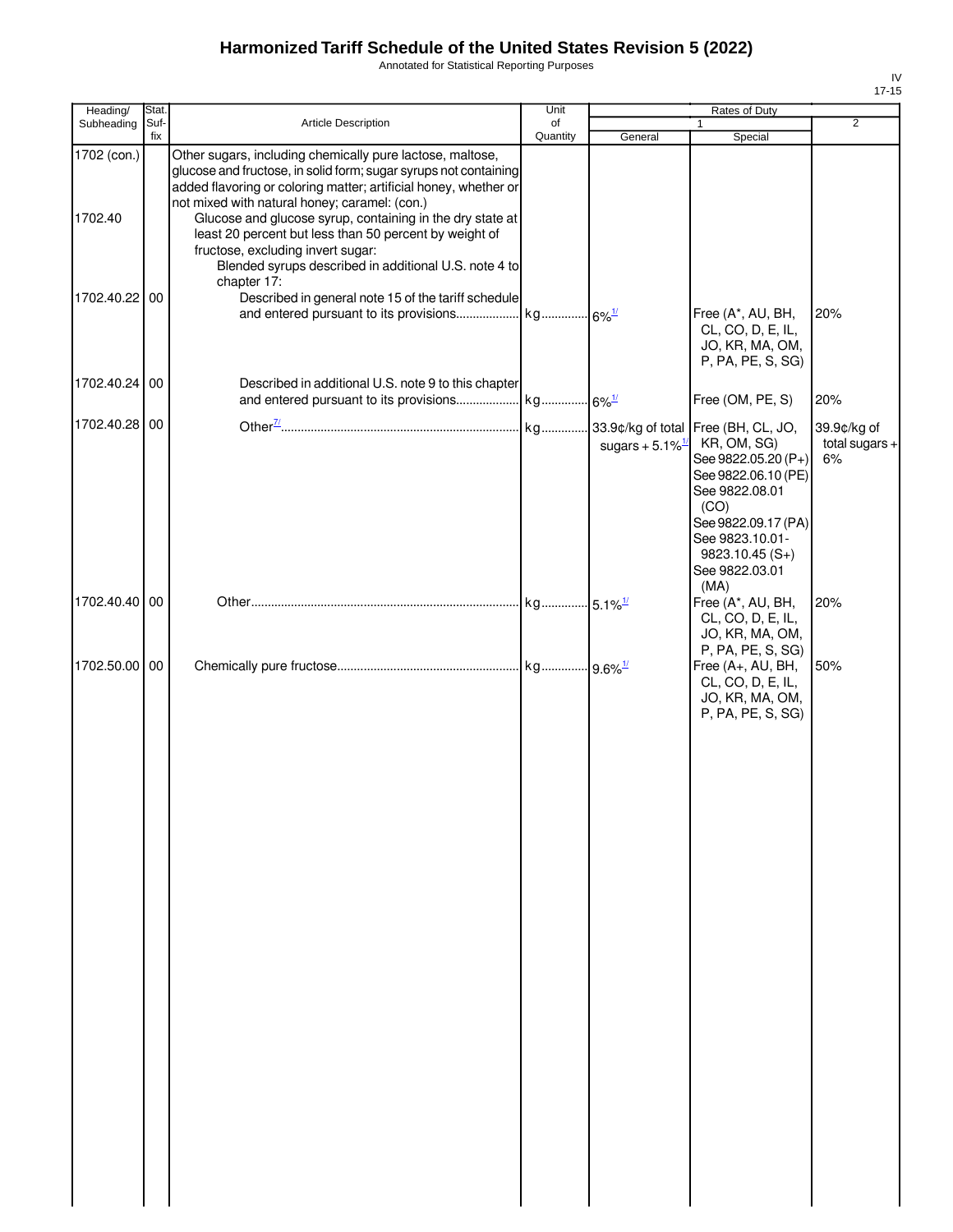Annotated for Statistical Reporting Purposes

| Heading/               | Stat.    |                                                                                                                                                                                                                                                                                                                | Unit     |                                | Rates of Duty                                                                                                                                                              |                                    |
|------------------------|----------|----------------------------------------------------------------------------------------------------------------------------------------------------------------------------------------------------------------------------------------------------------------------------------------------------------------|----------|--------------------------------|----------------------------------------------------------------------------------------------------------------------------------------------------------------------------|------------------------------------|
| Subheading             | Suf-     | Article Description                                                                                                                                                                                                                                                                                            | of       |                                |                                                                                                                                                                            | $\overline{2}$                     |
| 1702 (con.)<br>1702.60 | fix      | Other sugars, including chemically pure lactose, maltose,<br>glucose and fructose, in solid form; sugar syrups not containing<br>added flavoring or coloring matter; artificial honey, whether or<br>not mixed with natural honey; caramel: (con.)<br>Other fructose and fructose syrup, containing in the dry | Quantity | General                        | Special                                                                                                                                                                    |                                    |
|                        |          | state more than 50 percent by weight of fructose, excluding<br>invert sugar:<br>Blended syrups described in additional U.S. note 4 to<br>chapter 17:                                                                                                                                                           |          |                                |                                                                                                                                                                            |                                    |
| 1702.60.22 00          |          | Described in general note 15 of the tariff schedule                                                                                                                                                                                                                                                            |          |                                | Free (A*, AU, BH,<br>CL, CO, D, E, IL,<br>JO, KR, MA, OM,<br>P, PA, PE, S, SG)                                                                                             | 20%                                |
| 1702.60.24 00          |          | Described in additional U.S. note 9 to this chapter                                                                                                                                                                                                                                                            |          |                                | Free (OM, PE, S)                                                                                                                                                           | 20%                                |
| 1702.60.28 00          |          |                                                                                                                                                                                                                                                                                                                |          | sugars + $5.1\%$ <sup>1/</sup> | KR, OM, SG)<br>See 9822.05.20 (P+)<br>See 9822.06.10 (PE)<br>See 9822.08.01<br>(CO)<br>See 9822.09.17 (PA)<br>See 9823.10.01-<br>9823.10.45 (S+)<br>See 9822.03.01<br>(MA) | 39.9¢/kg of<br>total sugars+<br>6% |
| 1702.60.40             |          |                                                                                                                                                                                                                                                                                                                |          | $5.1\%$ <sup>1/</sup>          | Free (A, AU, BH, CL, 20%<br>CO, D, E, IL, JO,<br>KR, MA, OM, P,<br>PA, PE, S, SG)                                                                                          |                                    |
|                        | 20<br>90 |                                                                                                                                                                                                                                                                                                                |          |                                |                                                                                                                                                                            |                                    |
|                        |          |                                                                                                                                                                                                                                                                                                                |          |                                |                                                                                                                                                                            |                                    |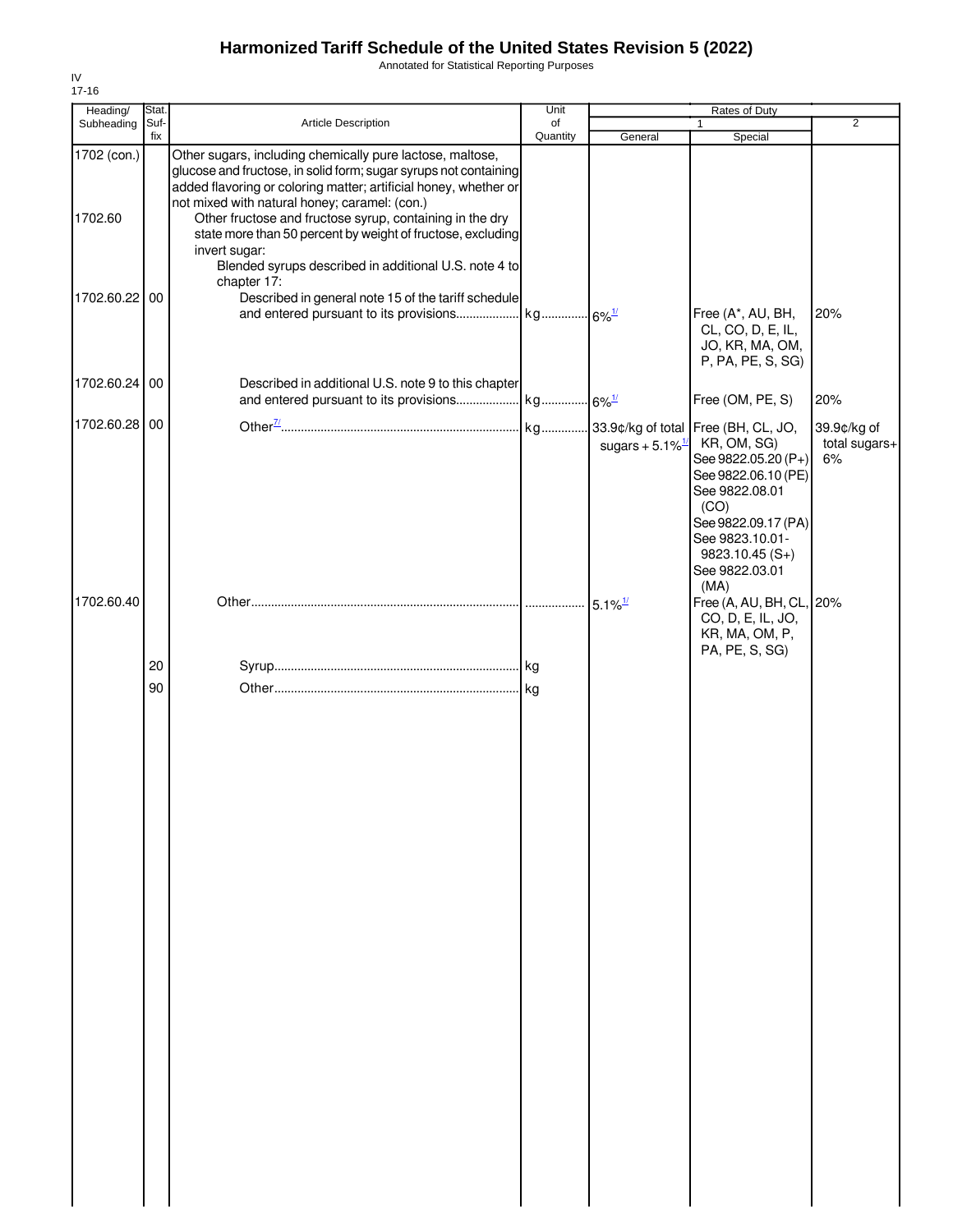Annotated for Statistical Reporting Purposes

| Heading/               | Stat.       |                                                                                                                                                                                                                                                                                                                                                                                                                                                                                             | Unit           |                                  | Rates of Duty                                                                                                                                                                                    |                                |
|------------------------|-------------|---------------------------------------------------------------------------------------------------------------------------------------------------------------------------------------------------------------------------------------------------------------------------------------------------------------------------------------------------------------------------------------------------------------------------------------------------------------------------------------------|----------------|----------------------------------|--------------------------------------------------------------------------------------------------------------------------------------------------------------------------------------------------|--------------------------------|
| Subheading             | Suf-<br>fix | Article Description                                                                                                                                                                                                                                                                                                                                                                                                                                                                         | of<br>Quantity | General                          | 1<br>Special                                                                                                                                                                                     | $\overline{2}$                 |
| 1702 (con.)<br>1702.90 |             | Other sugars, including chemically pure lactose, maltose,<br>glucose and fructose, in solid form; sugar syrups not containing<br>added flavoring or coloring matter; artificial honey, whether or<br>not mixed with natural honey; caramel: (con.)<br>Other, including invert sugar and other sugar and sugar<br>syrup blends containing in the dry state 50 percent by<br>weight of fructose:<br>Derived from sugar cane or sugar beets:<br>Containing soluble non-sugar solids (excluding |                |                                  |                                                                                                                                                                                                  |                                |
| 1702.90.05             | 00          | any foreign substances, including but not limited<br>to molasses, that may have been added to or<br>developed in the product) equal to 6 percent or<br>less by weight of the total soluble solids:<br>Described in general note 15 of the tariff<br>schedule and entered pursuant to its                                                                                                                                                                                                    |                | total sugars $\frac{1}{2}$       | Free (A*, AU, BH,<br>CL, CO, D, E <sup>*</sup> , IL,<br>JO, KR, MA, OM,<br>P, PA, PE, S, SG)                                                                                                     | 6.58170¢/kg of<br>total sugars |
| 1702.90.10 00          |             | Described in additional U.S. note 5 to this                                                                                                                                                                                                                                                                                                                                                                                                                                                 |                |                                  |                                                                                                                                                                                                  |                                |
|                        |             | chapterand entered pursuant to its                                                                                                                                                                                                                                                                                                                                                                                                                                                          |                | total sugars $\frac{1}{2}$       | Free (A*, BH, CL,<br>CO, D, E <sup>*</sup> , IL, JO,<br>KR, MA, OM, P,<br>PA, PE, S, SG)<br>See 9822.05.15 (P+)                                                                                  | 6.58170¢/kg of<br>total sugars |
| 1702.90.20 00          |             |                                                                                                                                                                                                                                                                                                                                                                                                                                                                                             |                |                                  | Free (BH, CL, JO,<br>KR, OM, SG)<br>See 9822.05.20 (P+)<br>See 9822.06.10 (PE)<br>See 9822.08.01<br>(CO)<br>See 9822.09.17 (PA)<br>See 9823.09.01-<br>$9823.09.09(S+)$<br>See 9822.03.01<br>(MA) | 42.05¢/kg                      |
| 1702.90.35             | 00          | Other:                                                                                                                                                                                                                                                                                                                                                                                                                                                                                      | kg             | liters 0.35¢/liter <sup>1/</sup> | Free (A*, AU, BH,<br>CL, CO, D, E, IL,<br>JO, KR, MA, OM,<br>P, PA, PE, S, SG)                                                                                                                   | 1.8¢/liter                     |
| 1702.90.40             | 00          |                                                                                                                                                                                                                                                                                                                                                                                                                                                                                             | kg             | liters 0.35¢/liter <sup>1/</sup> | Free (A*, AU, BH,<br>CL, CO, D, E, IL,<br>JO, KR, MA, OM,<br>P, PA, PE, S, SG)                                                                                                                   | 1.8c/liter                     |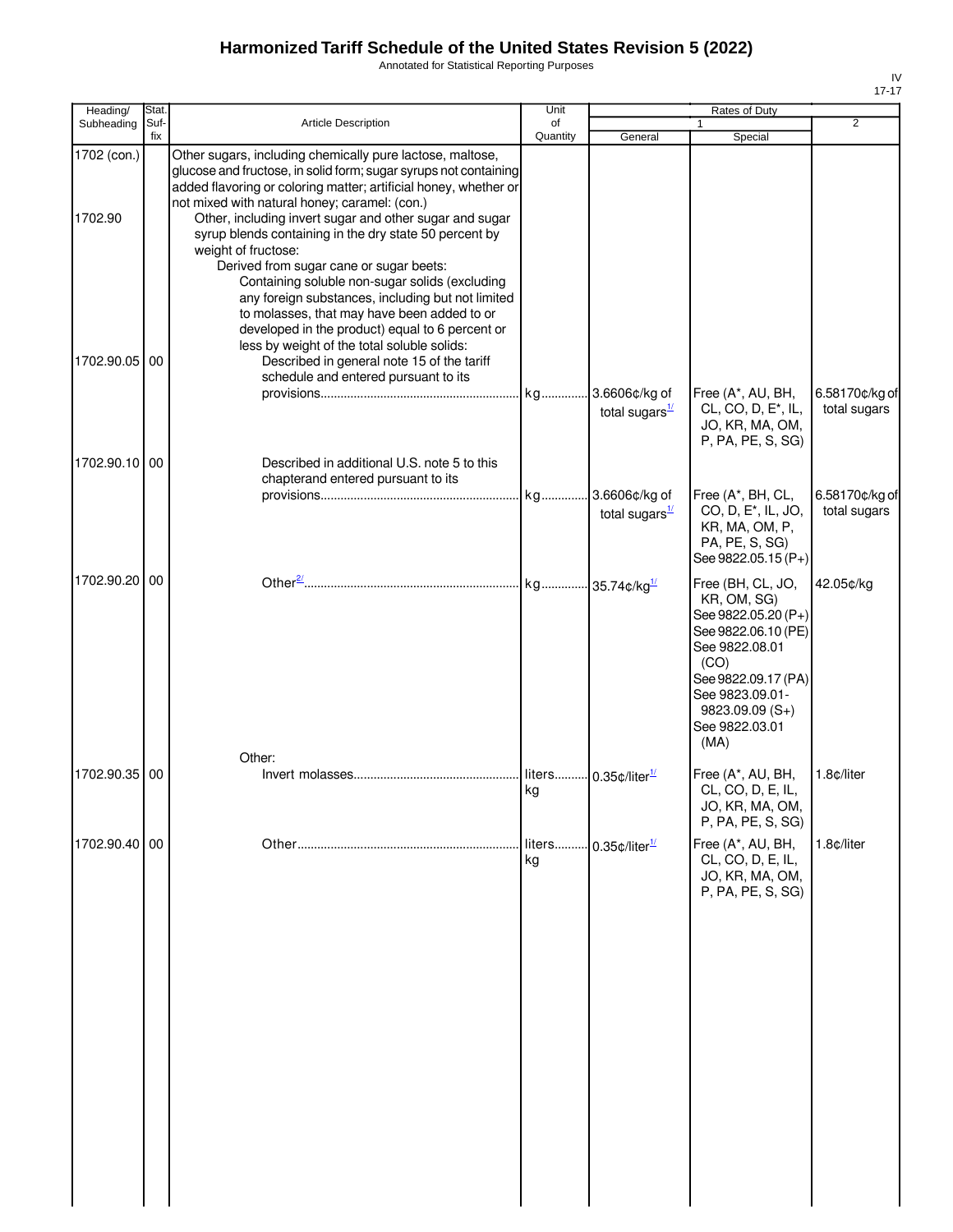Annotated for Statistical Reporting Purposes

| Heading/                         | Stat.       |                                                                                                                                                                                                                                                                                                                                                                                                                 | Unit           |                                | Rates of Duty                                                                                                                                                                                    |                                       |
|----------------------------------|-------------|-----------------------------------------------------------------------------------------------------------------------------------------------------------------------------------------------------------------------------------------------------------------------------------------------------------------------------------------------------------------------------------------------------------------|----------------|--------------------------------|--------------------------------------------------------------------------------------------------------------------------------------------------------------------------------------------------|---------------------------------------|
| Subheading                       | Suf-<br>fix | <b>Article Description</b>                                                                                                                                                                                                                                                                                                                                                                                      | of<br>Quantity | General                        | $\mathbf{1}$<br>Special                                                                                                                                                                          | 2                                     |
| 1702 (con.)<br>1702.90<br>(con.) |             | Other sugars, including chemically pure lactose, maltose,<br>glucose and fructose, in solid form; sugar syrups not containing<br>added flavoring or coloring matter; artificial honey, whether or<br>not mixed with natural honey; caramel: (con.)<br>Other, including invert sugar and other sugar and sugar<br>syrup blends containing in the dry state 50 percent by<br>weight of fructose: (con.)<br>Other: |                |                                |                                                                                                                                                                                                  |                                       |
| 1702.90.52 00                    |             | Described in general note 15 of the tariff schedule                                                                                                                                                                                                                                                                                                                                                             |                |                                | Free (A*, AU, BH,<br>CL, CO, D, E, IL,<br>JO, KR, MA, OM,<br>P, PA, PE, S, SG)                                                                                                                   | 20%                                   |
| 1702.90.54 00                    |             | Other:<br>Blended syrups described in additional U.S.<br>note 4 to chapter 17:<br>Described in additional U.S. note 9 to this<br>chapter and entered pursuant to its                                                                                                                                                                                                                                            |                |                                | Free (OM, PE, S)                                                                                                                                                                                 | 20%                                   |
| 1702.90.58                       | 00          |                                                                                                                                                                                                                                                                                                                                                                                                                 |                | sugars + $5.1\%$ <sup>1/</sup> | KR, OM, SG)<br>See 9822.05.20 (P+)<br>See 9822.06.10 (PE)<br>See 9822.08.01<br>(CO)<br>See 9822.09.17 (PA)<br>See 9823.10.01-<br>$9823.10.45(S+)$<br>See 9822.03.01<br>(MA)                      | 39.9¢/kg of<br>total sugars $+$<br>6% |
| 1702.90.64 00                    |             | Articles containing over 65 percent by dry<br>weight of sugar described in additional U.S.<br>note 2 to chapter 17:<br>Described in additional U.S. note 7 to this<br>chapter and entered pursuant to its                                                                                                                                                                                                       |                |                                |                                                                                                                                                                                                  |                                       |
|                                  |             |                                                                                                                                                                                                                                                                                                                                                                                                                 |                |                                | Free (OM, PE, S)                                                                                                                                                                                 | 20%                                   |
| 1702.90.68 00                    |             |                                                                                                                                                                                                                                                                                                                                                                                                                 |                | $5.1\%$ <sup>1/</sup>          | Free (BH, CL, JO,<br>KR, OM, SG)<br>See 9822.05.20 (P+)<br>See 9822.06.10 (PE)<br>See 9822.08.01<br>(CO)<br>See 9822.09.17 (PA)<br>See 9823.10.01-<br>$9823.10.45(S+)$<br>See 9822.03.01<br>(MA) | $39.9$ ¢/kg + 6%                      |
| 1702.90.90 00                    |             |                                                                                                                                                                                                                                                                                                                                                                                                                 |                | $5.1\%$ <sup>6/</sup>          | Free (A, AU, BH, CL, 20%<br>CO, D, E, IL, JO,<br>KR, MA, OM, P,<br>PA, PE, S, SG)                                                                                                                |                                       |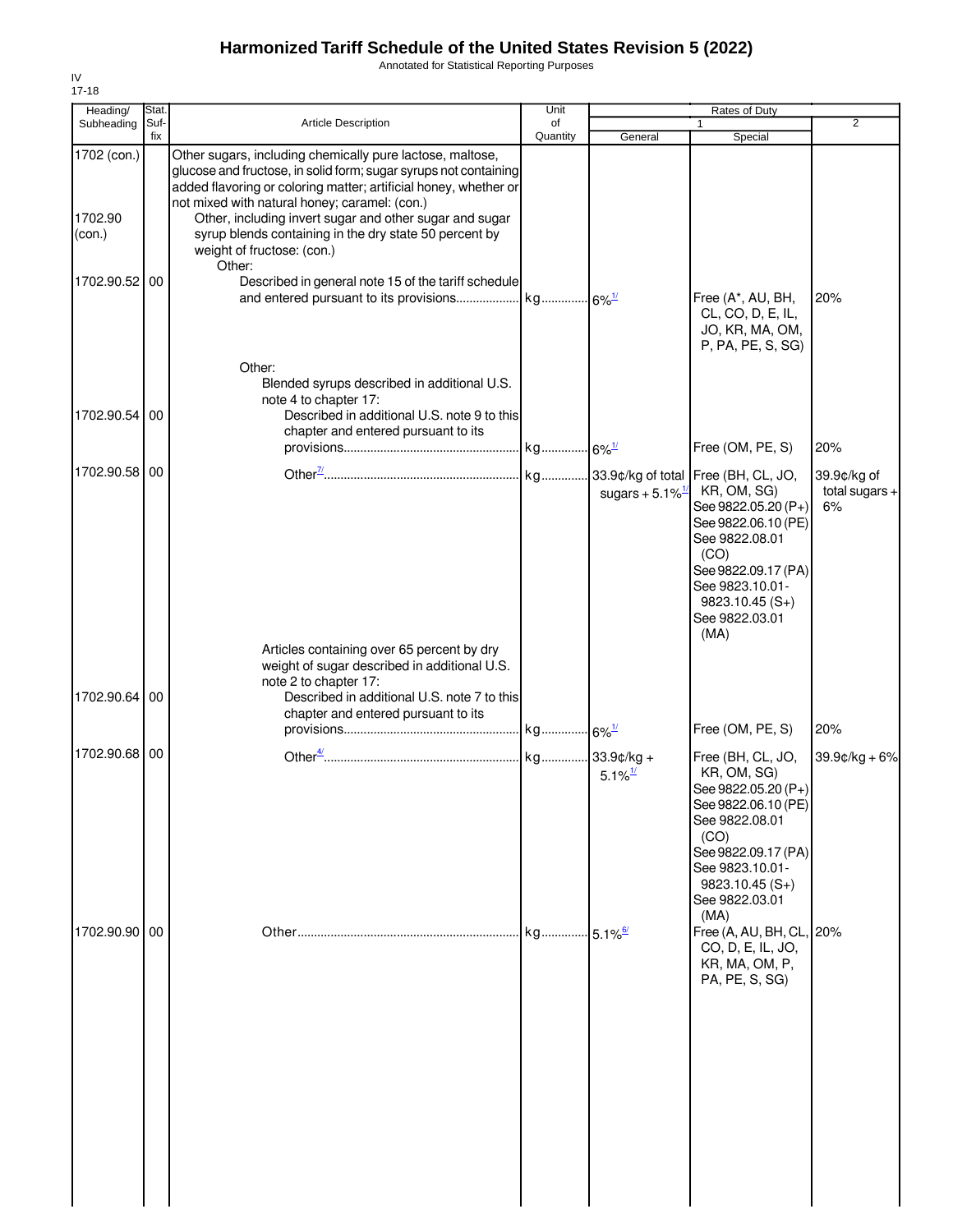Annotated for Statistical Reporting Purposes

| Heading/      | Stat. |                                                                           | Unit                               | Rates of Duty                |                                                                                           |                |  |
|---------------|-------|---------------------------------------------------------------------------|------------------------------------|------------------------------|-------------------------------------------------------------------------------------------|----------------|--|
| Subheading    | Suf-  | Article Description                                                       | of                                 |                              | $\mathbf{1}$                                                                              | $\overline{2}$ |  |
| 1703          | fix   | Molasses resulting from the extraction or refining of sugar:              | Quantity                           | General                      | Special                                                                                   |                |  |
| 1703.10       |       | Cane molasses:                                                            |                                    |                              |                                                                                           |                |  |
| 1703.10.30 00 |       | Imported for (a) the commercial extraction of sugar or                    |                                    | $0.35$ ¢/liter $\frac{1}{2}$ | Free (A, AU, BH, CL, 1.8¢/liter<br>CO, D, E, IL, JO,<br>KR, MA, OM, P,<br>PA, PE, S, SG)  |                |  |
| 1703.10.50 00 |       |                                                                           | liters <sup>8/</sup><br>kg ttl sug | sugars $\frac{1}{2}$         | 0.01¢/kg of total Free (A, AU, BH, CL, 0.07¢/kg of<br>CO, D, E, IL, JO,                   | total sugars   |  |
| 1703.90       |       | Other:                                                                    |                                    |                              | KR, MA, OM, P,<br>PA, PE, S, SG)                                                          |                |  |
| 1703.90.30 00 |       | Imported for (a) the commercial extraction of sugar or                    |                                    | $0.35$ ¢/liter $\frac{1}{1}$ | Free (A, AU, BH, CL, 1.8¢/liter                                                           |                |  |
|               |       |                                                                           |                                    |                              | CO, D, E, IL, JO,<br>KR, MA, OM, P,<br>PA, PE, S, SG)                                     |                |  |
| 1703.90.50 00 |       |                                                                           | liters $\frac{8}{2}$<br>kg ttl sug | sugars $\frac{1}{2}$         | 0.01¢/kg of total Free (A, AU, BH, CL, 0.07¢/kg of<br>CO, D, E, IL, JO,<br>KR, MA, OM, P, | total sugars   |  |
| 1704          |       | Sugar confectionery (including white chocolate), not containing<br>cocoa: |                                    |                              | PA, PE, S, SG)                                                                            |                |  |
| 1704.10.00 00 |       |                                                                           |                                    |                              | Free (A, AU, BH, CL, 20%<br>CO, D, E, IL, JO,<br>KR, MA, OM, P,                           |                |  |
|               |       |                                                                           |                                    |                              | PA, PE, S, SG)<br>$2.8%$ (JP)                                                             |                |  |
|               |       |                                                                           |                                    |                              |                                                                                           |                |  |
|               |       |                                                                           |                                    |                              |                                                                                           |                |  |
|               |       |                                                                           |                                    |                              |                                                                                           |                |  |
|               |       |                                                                           |                                    |                              |                                                                                           |                |  |
|               |       |                                                                           |                                    |                              |                                                                                           |                |  |
|               |       |                                                                           |                                    |                              |                                                                                           |                |  |
|               |       |                                                                           |                                    |                              |                                                                                           |                |  |
|               |       |                                                                           |                                    |                              |                                                                                           |                |  |
|               |       |                                                                           |                                    |                              |                                                                                           |                |  |
|               |       |                                                                           |                                    |                              |                                                                                           |                |  |
|               |       |                                                                           |                                    |                              |                                                                                           |                |  |
|               |       |                                                                           |                                    |                              |                                                                                           |                |  |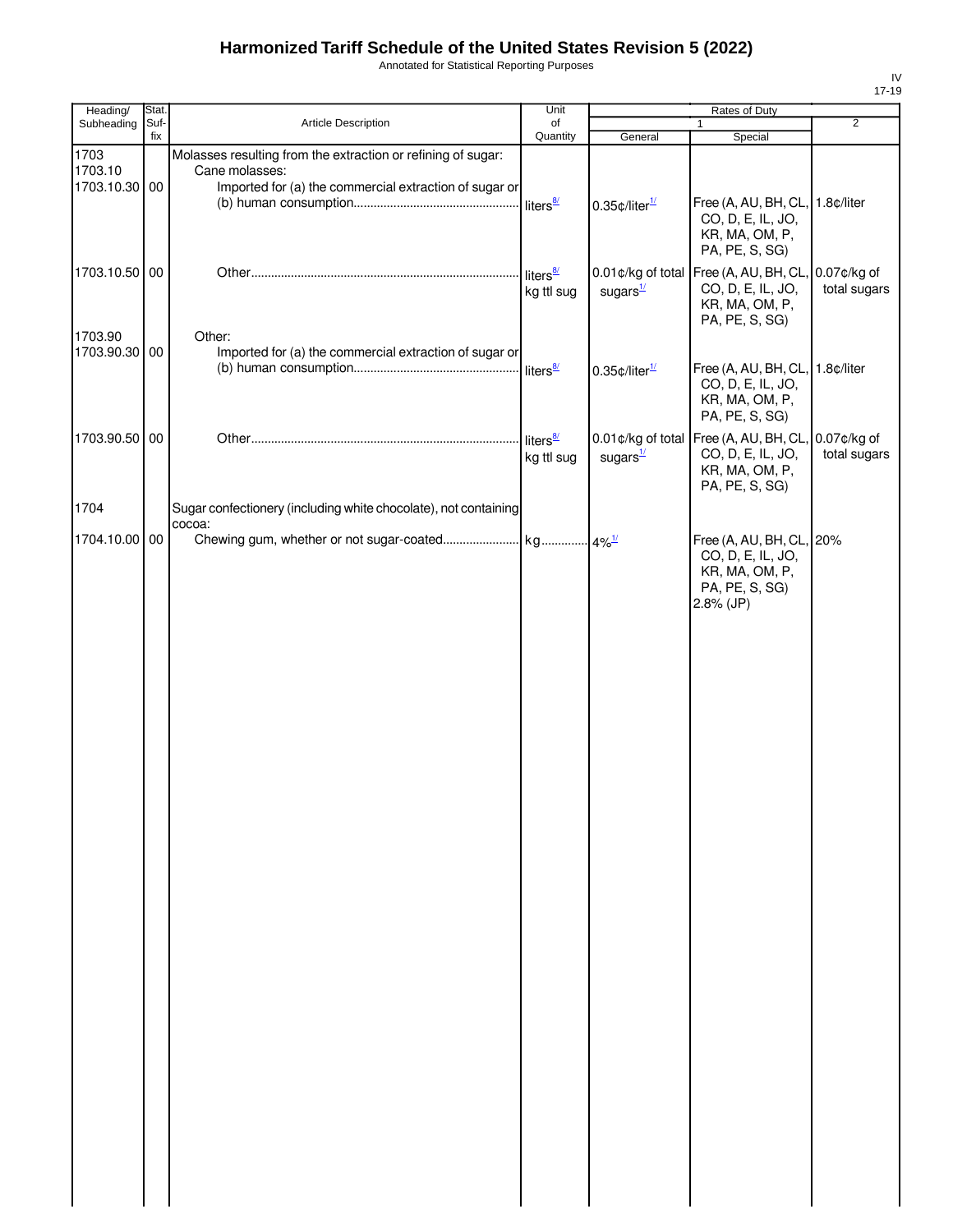Annotated for Statistical Reporting Purposes

| Heading/      | Stat.       |                                                                 | Unit                  |         | Rates of Duty                        |                |
|---------------|-------------|-----------------------------------------------------------------|-----------------------|---------|--------------------------------------|----------------|
| Subheading    | Suf-<br>fix | Article Description                                             | of<br>Quantity        | General | 1<br>Special                         | $\overline{2}$ |
| 1704 (con.)   |             | Sugar confectionery (including white chocolate), not containing |                       |         |                                      |                |
|               |             | cocoa: (con.)                                                   |                       |         |                                      |                |
| 1704.90       |             | Other:<br>Confections or sweetmeats ready for consumption:      |                       |         |                                      |                |
| 1704.90.10 00 |             |                                                                 | kg 4.5% <sup>1/</sup> |         | Free (A+, AU, BH,                    | 40%            |
|               |             |                                                                 |                       |         | CL, CO, D, E, IL,                    |                |
|               |             |                                                                 |                       |         | JO, KR, MA, OM,                      |                |
|               |             |                                                                 |                       |         | P, PA, PE, S, SG)<br>$3.15%$ (JP)    |                |
|               |             | Other:                                                          |                       |         |                                      |                |
| 1704.90.25 00 |             |                                                                 |                       |         |                                      | 30%            |
| 1704.90.35    |             |                                                                 |                       |         | Free (A, AU, BH, CL, 40%             |                |
|               |             |                                                                 |                       |         | CO, D, E, IL, JO,                    |                |
|               |             |                                                                 |                       |         | KR, MA, OM, P,                       |                |
|               |             |                                                                 |                       |         | PA, PE, S, SG)<br>3.92% (JP)         |                |
|               |             | Put up for retail sale:                                         |                       |         |                                      |                |
|               | 20          | Containing peanuts, peanut butter or                            |                       |         |                                      |                |
|               |             |                                                                 |                       |         |                                      |                |
|               | 50          |                                                                 |                       |         |                                      |                |
|               | 90          | Other:                                                          |                       |         |                                      |                |
| 1704.90.52 00 |             | Described in general note 15 of the tariff schedule             |                       |         |                                      |                |
|               |             |                                                                 |                       |         | Free (A+, AU, BH,                    | 12.2%          |
|               |             |                                                                 |                       |         | CL, CO, D, E, IL,                    |                |
|               |             |                                                                 |                       |         | JO, KR, MA, OM,<br>P, PA, PE, S, SG) |                |
|               |             |                                                                 |                       |         | 8.54% (JP)                           |                |
|               |             |                                                                 |                       |         |                                      |                |
|               |             |                                                                 |                       |         |                                      |                |
|               |             |                                                                 |                       |         |                                      |                |
|               |             |                                                                 |                       |         |                                      |                |
|               |             |                                                                 |                       |         |                                      |                |
|               |             |                                                                 |                       |         |                                      |                |
|               |             |                                                                 |                       |         |                                      |                |
|               |             |                                                                 |                       |         |                                      |                |
|               |             |                                                                 |                       |         |                                      |                |
|               |             |                                                                 |                       |         |                                      |                |
|               |             |                                                                 |                       |         |                                      |                |
|               |             |                                                                 |                       |         |                                      |                |
|               |             |                                                                 |                       |         |                                      |                |
|               |             |                                                                 |                       |         |                                      |                |
|               |             |                                                                 |                       |         |                                      |                |
|               |             |                                                                 |                       |         |                                      |                |
|               |             |                                                                 |                       |         |                                      |                |
|               |             |                                                                 |                       |         |                                      |                |
|               |             |                                                                 |                       |         |                                      |                |
|               |             |                                                                 |                       |         |                                      |                |
|               |             |                                                                 |                       |         |                                      |                |
|               |             |                                                                 |                       |         |                                      |                |
|               |             |                                                                 |                       |         |                                      |                |
|               |             |                                                                 |                       |         |                                      |                |
|               |             |                                                                 |                       |         |                                      |                |
|               |             |                                                                 |                       |         |                                      |                |
|               |             |                                                                 |                       |         |                                      |                |
|               |             |                                                                 |                       |         |                                      |                |
|               |             |                                                                 |                       |         |                                      |                |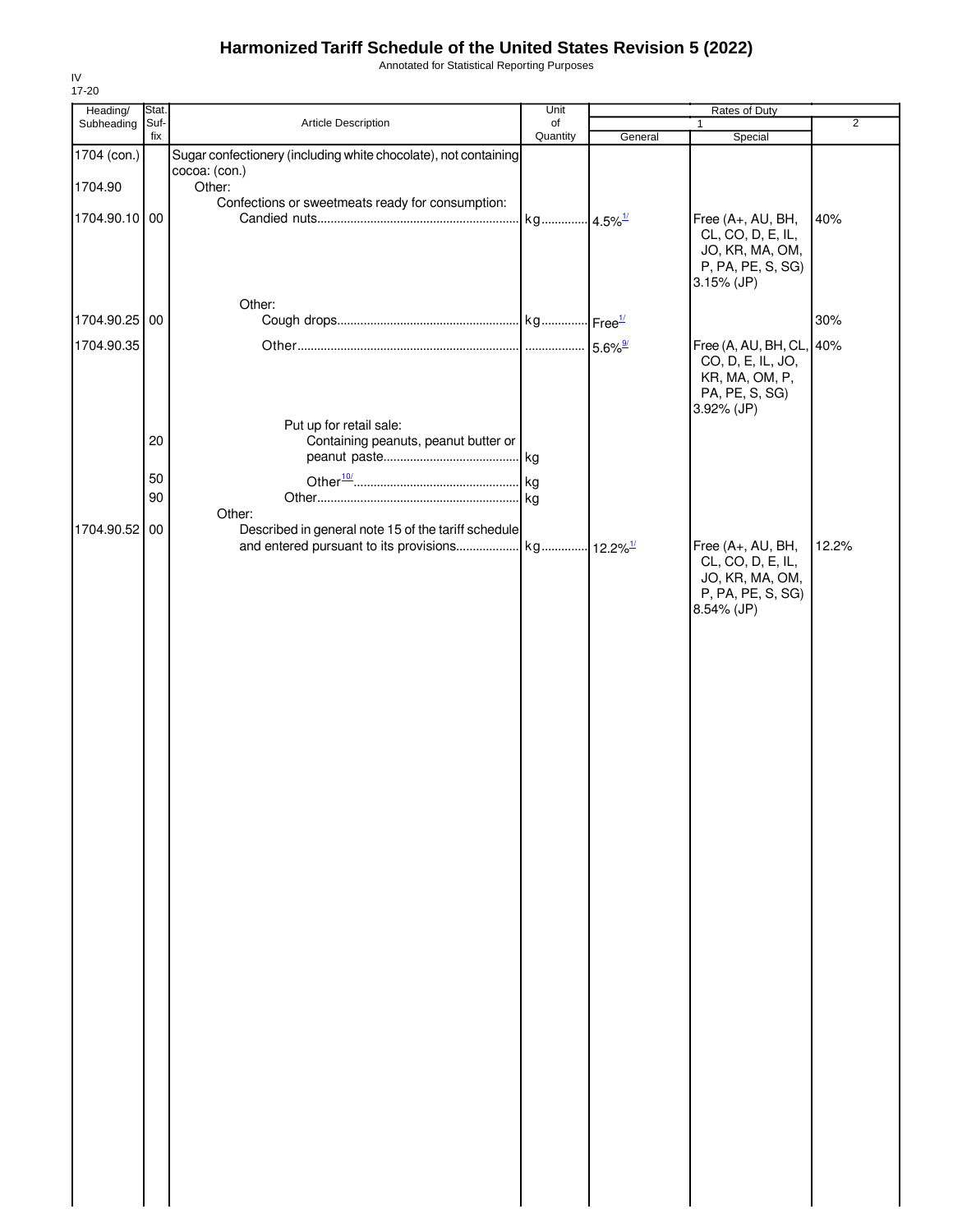Annotated for Statistical Reporting Purposes

| Heading/                         | Stat.       |                                                                                                                                                                                    | Unit           |                        | Rates of Duty                                                                                                                                                                                                                                                                                                                                  |                       |
|----------------------------------|-------------|------------------------------------------------------------------------------------------------------------------------------------------------------------------------------------|----------------|------------------------|------------------------------------------------------------------------------------------------------------------------------------------------------------------------------------------------------------------------------------------------------------------------------------------------------------------------------------------------|-----------------------|
| Subheading                       | Suf-<br>fix | Article Description                                                                                                                                                                | of<br>Quantity | General                | $\mathbf{1}$<br>Special                                                                                                                                                                                                                                                                                                                        | $\overline{2}$        |
| 1704 (con.)<br>1704.90<br>(con.) |             | Sugar confectionery (including white chocolate), not containing<br>cocoa: (con.)<br>Other: (con.)                                                                                  |                |                        |                                                                                                                                                                                                                                                                                                                                                |                       |
| 1704.90.54 00                    |             | Other: (con.)<br>Other:<br>Dairy products described in additional U.S.<br>note 1 to chapter 4:<br>Described in additional U.S. note 10 to<br>chapter 4 and entered pursuant to its | kg<br>kg cmsc  | $12.2\%$ <sup>1/</sup> | Free (A+, AU, BH,<br>CL, CO, D, E, IL,<br>JO, KR, MA, OM,                                                                                                                                                                                                                                                                                      | 12.2%                 |
| 1704.90.58 00                    |             |                                                                                                                                                                                    | kg<br>kg cmsc  |                        | P, PA, PE, S, SG)<br>$\cdot$ 40¢/kg +10.4% $^{1/2}$ Free (BH, CL, JO,<br>KR, MA, OM, SG)<br>$10.6$ ¢/kg + 2.7%<br>(PA)<br>$12¢/kg + 3.1% (P)$<br>See 9823.08.01-<br>9823.08.38 (S+)<br>See 9913.04.25<br>(AU)<br>See 9915.04.30,<br>9915.04.41,<br>9915.04.65 (P+)<br>See 9917.04.20,<br>9917.04.29 (PE)<br>See 9918.04.60,<br>9918.04.69 (CO) | $47.4¢/kg +$<br>12.2% |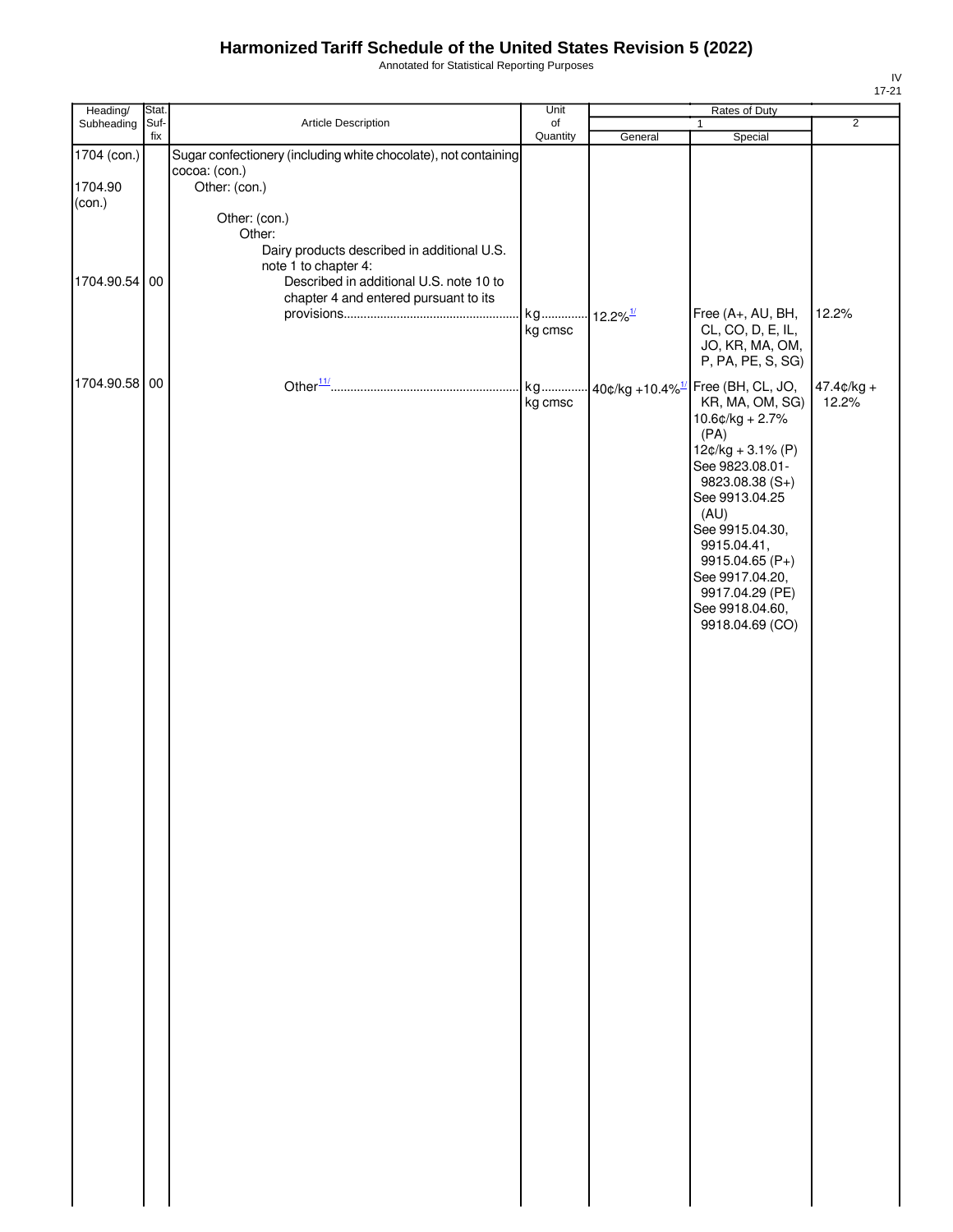Annotated for Statistical Reporting Purposes

| Heading/                         | Stat.       |                                                                                                                                                                                                       | Unit                   |         | Rates of Duty                                                                                                                                                                                                                    |                        |
|----------------------------------|-------------|-------------------------------------------------------------------------------------------------------------------------------------------------------------------------------------------------------|------------------------|---------|----------------------------------------------------------------------------------------------------------------------------------------------------------------------------------------------------------------------------------|------------------------|
| Subheading                       | Suf-<br>fix | Article Description                                                                                                                                                                                   | of<br>Quantity         | General | 1<br>Special                                                                                                                                                                                                                     | $\overline{2}$         |
| 1704 (con.)<br>1704.90<br>(con.) |             | Sugar confectionery (including white chocolate), not containing<br>cocoa: (con.)<br>Other: (con.)                                                                                                     |                        |         |                                                                                                                                                                                                                                  |                        |
|                                  |             | Other: (con.)<br>Other: (con.)<br>Other:<br>Articles containing over 65 percent by dry<br>weight of sugar described in additional                                                                     |                        |         |                                                                                                                                                                                                                                  |                        |
| 1704.90.64                       | 00          | U.S. note 2 to chapter 17:<br>Described in additional U.S. note 7 to<br>this chapter and entered pursuant to                                                                                          |                        |         | Free (OM, PE, S)                                                                                                                                                                                                                 | 12.2%                  |
| 1704.90.68 00                    |             |                                                                                                                                                                                                       |                        |         | kg 40¢/kg + 10.4% <sup>1/</sup> Free (BH, CL, JO,<br>KR, OM, SG)<br>See 9822.05.20 (P+)<br>See 9822.06.10 (PE)<br>See 9822.08.01<br>(CO)<br>See 9822.09.17 (PA)<br>See 9823.10.01-<br>$9823.10.45(S+)$<br>See 9822.03.01<br>(MA) | $47.4¢/kg +$<br>12.2%  |
| 1704.90.74                       | 00          | Articles containing over 10 percent by dry<br>weight of sugar described in additional<br>U.S. note 3 to chapter 17:<br>Described in additional U.S. note 8 to<br>this chapter and entered pursuant to |                        |         | Free (A+, BH, CL,<br>CO, D, E, IL, JO,                                                                                                                                                                                           | 12.2%                  |
| 1704.90.78 00                    |             |                                                                                                                                                                                                       |                        |         | KR, MA, OM, P,<br>PA, PE, S, SG)                                                                                                                                                                                                 |                        |
|                                  |             |                                                                                                                                                                                                       |                        |         | Free (BH, CL, JO,<br>KR, OM, SG)<br>See 9822.05.20 (P+)<br>See 9822.06.10 (PE)<br>See 9822.08.01<br>(CO)<br>See 9822.09.17 (PA)<br>See 9823.10.01-<br>9823.10.45 (S+)<br>See 9822.03.01                                          | $47.4$ ¢/kg +<br>12.2% |
| 1704.90.90 00                    |             |                                                                                                                                                                                                       | kg 10.4% <sup>6/</sup> |         | (MA)<br>Free (A+, AU, BH,<br>CL, CO, D, E, IL,<br>JO, KR, MA, OM,<br>P, PA, PE, S, SG)                                                                                                                                           | 12.2%                  |